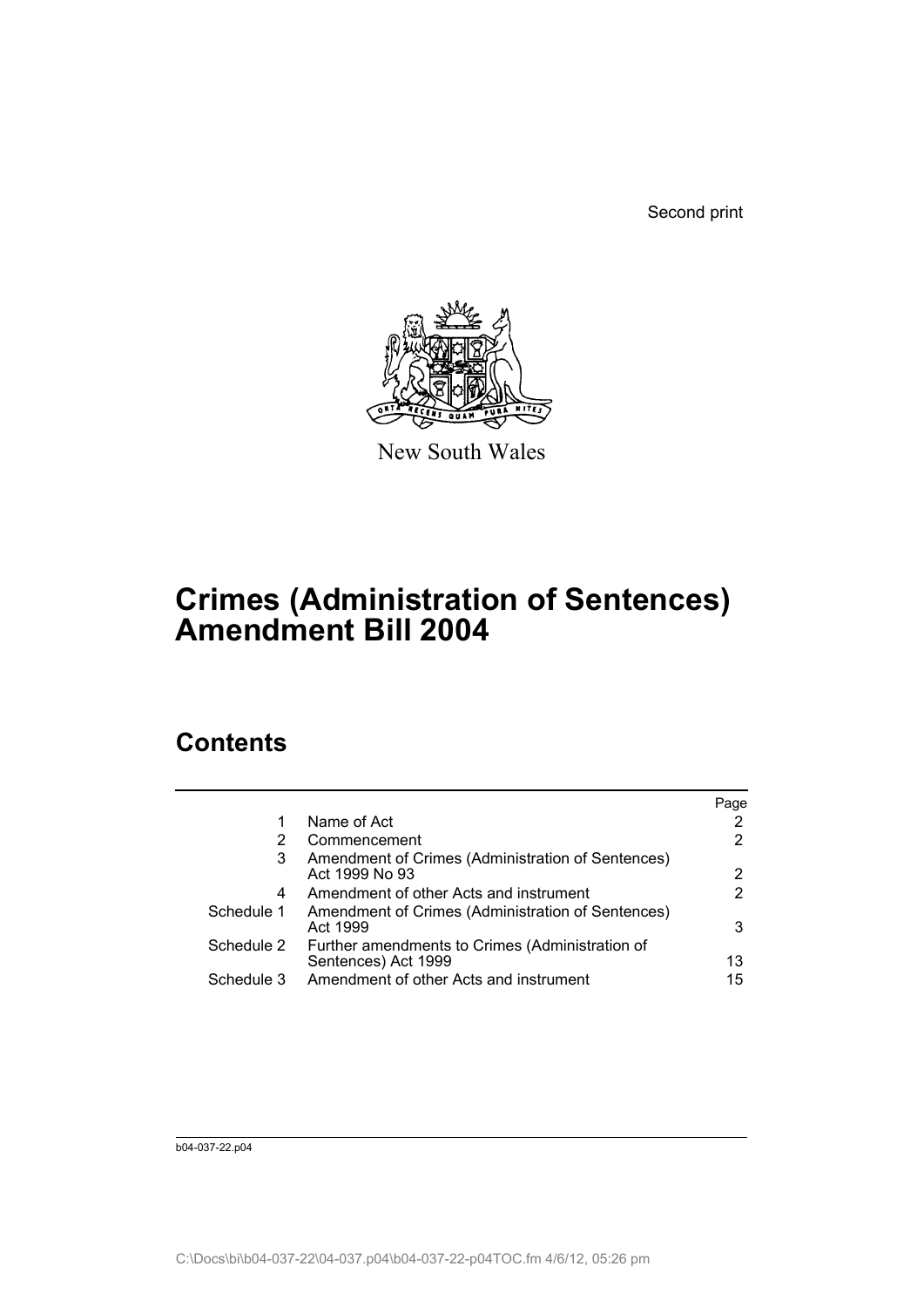Contents

Page

Contents page 2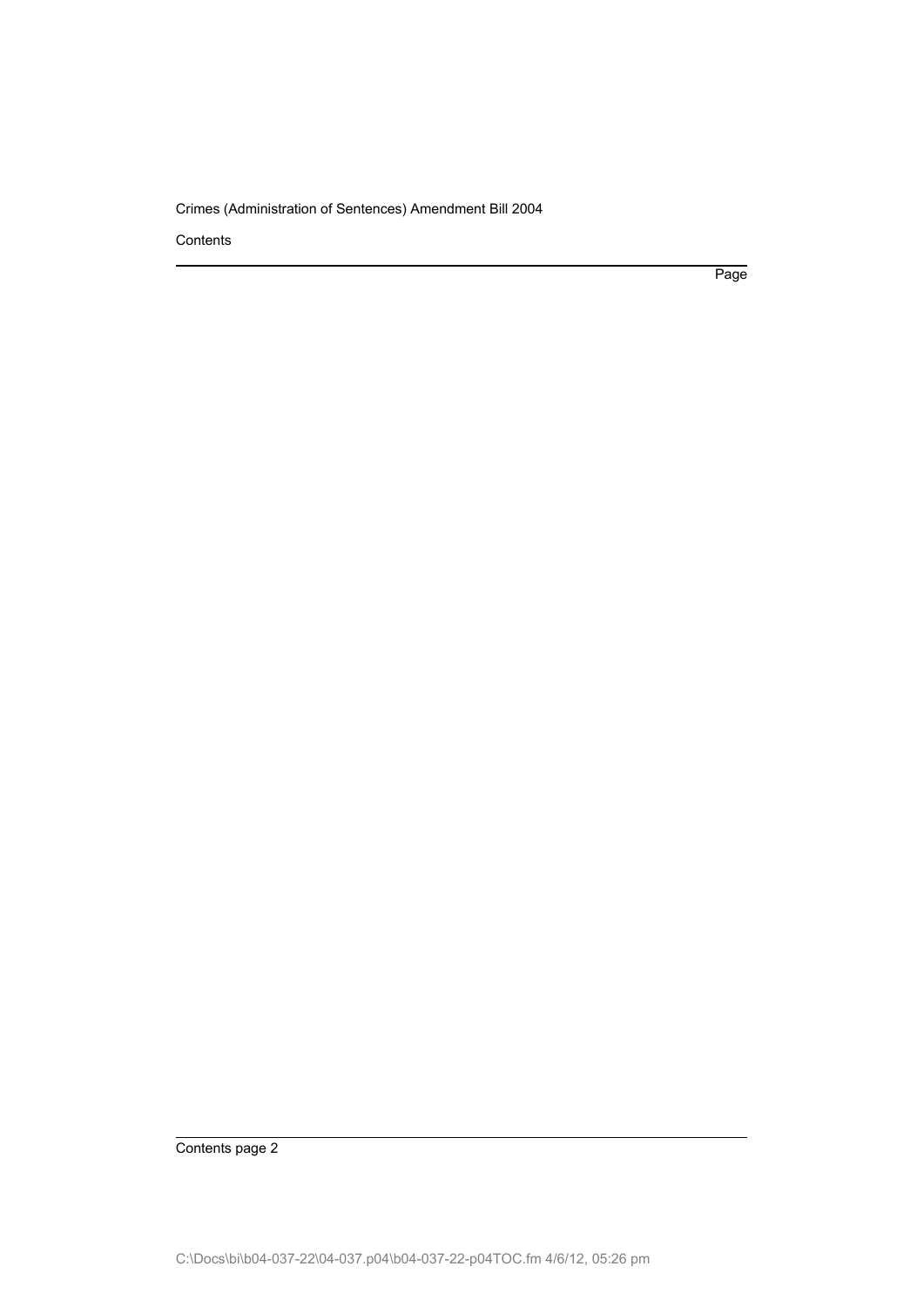*This PUBLIC BILL, originated in the LEGISLATIVE ASSEMBLY and, having this day passed, is now ready for presentation to the LEGISLATIVE COUNCIL for its concurrence.*

> *Clerk of the Legislative Assembly. Legislative Assembly,*



New South Wales

# **Crimes (Administration of Sentences) Amendment Bill 2004**

Act No , 2004

An Act to amend the *Crimes (Administration of Sentences) Act 1999* with respect to mobile phone offences, inquiries and hearings for correctional centre offences, drug testing of inmates and other miscellaneous matters; and for other purposes.

*EXAMINED*

*Chairman of Committees*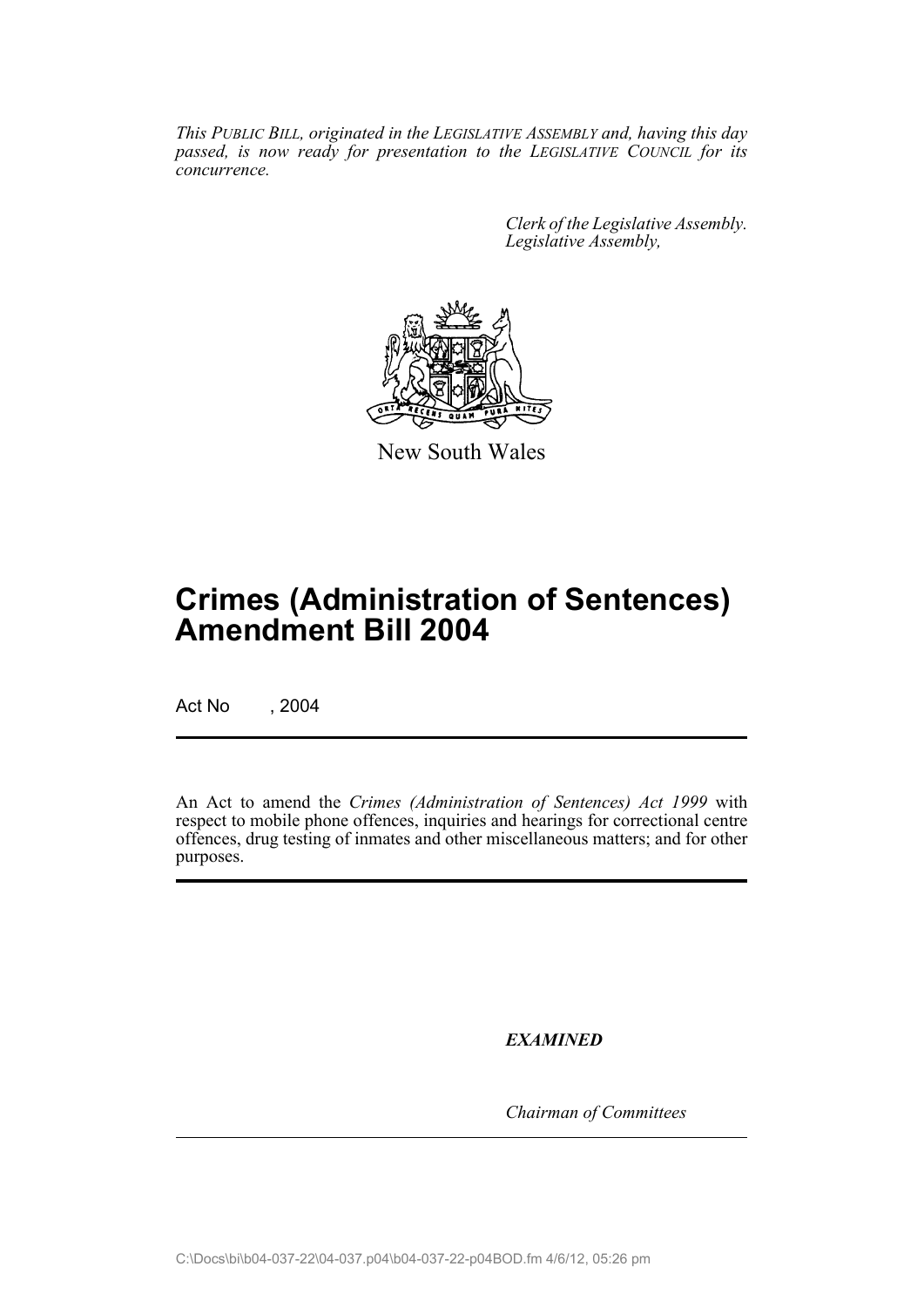|              | The Legislature of New South Wales enacts:                                                                                                                             | 1                   |  |  |  |  |
|--------------|------------------------------------------------------------------------------------------------------------------------------------------------------------------------|---------------------|--|--|--|--|
| 1            | <b>Name of Act</b>                                                                                                                                                     |                     |  |  |  |  |
|              | This Act is the Crimes (Administration of Sentences) Amendment<br>Act 2004.                                                                                            | 3<br>$\overline{4}$ |  |  |  |  |
| $\mathbf{2}$ | Commencement                                                                                                                                                           | 5                   |  |  |  |  |
|              | This Act commences on a day or days to be appointed by<br>(1)<br>proclamation, except as provided by this section.                                                     | 6<br>$\overline{7}$ |  |  |  |  |
|              | The amendments made by Schedule 2 commence on the<br>(2)<br>commencement of Schedule 1 [14] to the Crimes (Administration of<br>Sentences) Further Amendment Act 2002. | 8<br>9<br>10        |  |  |  |  |
|              | The amendments made by Schedule 3.2 commence on the date of<br>(3)<br>assent.                                                                                          | 11<br>12            |  |  |  |  |
| 3            | Amendment of Crimes (Administration of Sentences) Act 1999 No 93                                                                                                       | 13                  |  |  |  |  |
|              | The Crimes (Administration of Sentences) Act 1999 is amended as<br>set out in Schedules 1 and 2.                                                                       | 14<br>15            |  |  |  |  |
| 4            | <b>Amendment of other Acts and instrument</b>                                                                                                                          | 16                  |  |  |  |  |
|              | The Acts and instrument specified in Schedule 3 are amended as set<br>out in that Schedule.                                                                            | 17<br>18            |  |  |  |  |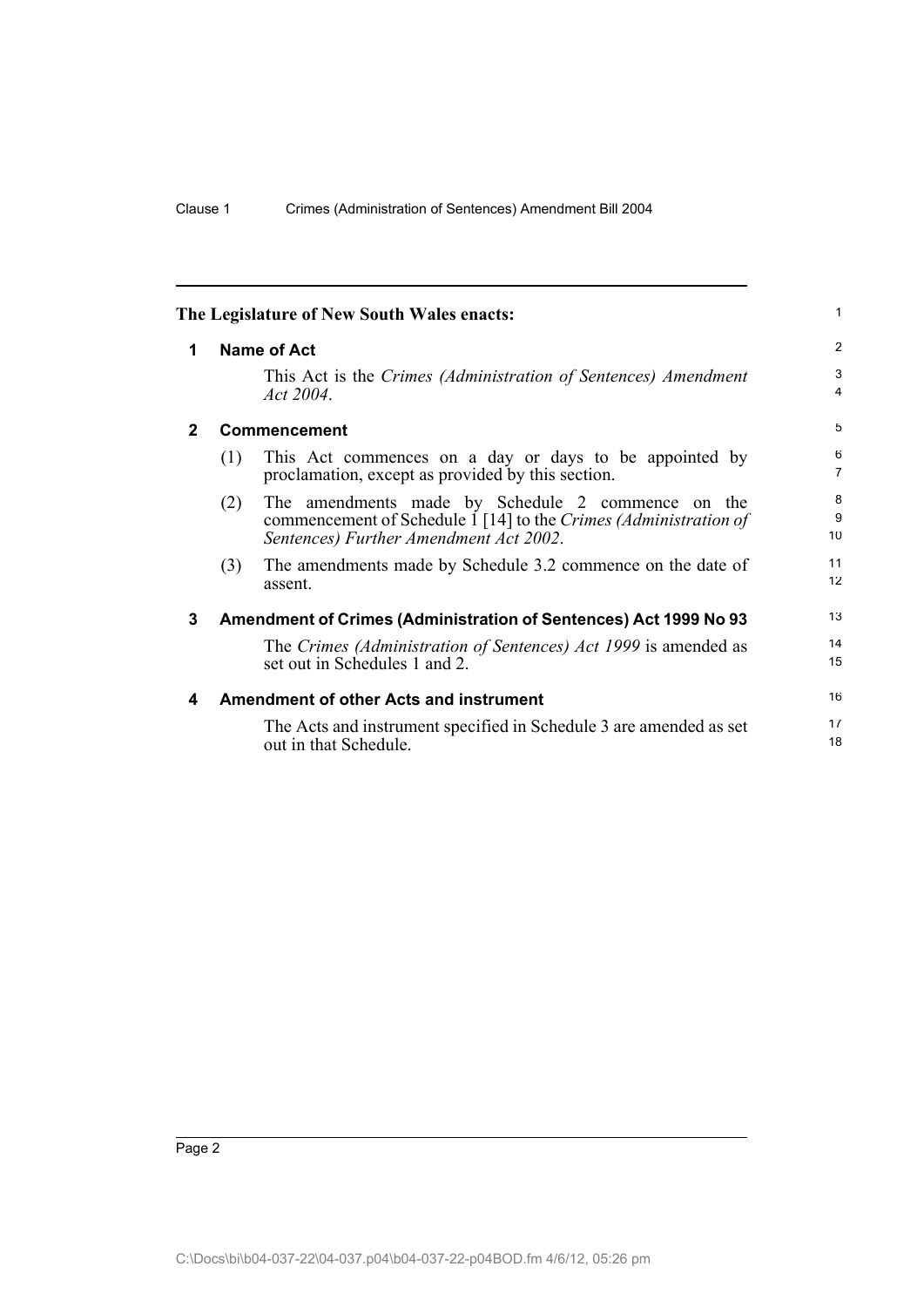Amendment of Crimes (Administration of Sentences) Act 1999 Schedule 1

|       |                                 |     |      | Schedule 1 Amendment of Crimes (Administration of<br><b>Sentences) Act 1999</b><br>(Section 3)                                                                                                                                     | $\mathbf{1}$<br>$\overline{2}$<br>$\mathbf{3}$ |
|-------|---------------------------------|-----|------|------------------------------------------------------------------------------------------------------------------------------------------------------------------------------------------------------------------------------------|------------------------------------------------|
| [1]   | <b>Section 3 Interpretation</b> |     |      |                                                                                                                                                                                                                                    | 4                                              |
|       |                                 |     |      |                                                                                                                                                                                                                                    | 5                                              |
|       |                                 |     |      | Insert in alphabetical order in section $3(1)$ :                                                                                                                                                                                   |                                                |
|       |                                 |     |      | mobile phone includes any device that may be used, in whole<br>or in part, for the purpose of sending or receiving voice or<br>other data over a mobile telephone network, whether or not it<br>may be used for any other purpose. | 6<br>$\overline{7}$<br>8<br>9                  |
|       |                                 |     |      | <i>non-invasive sample</i> means any of the following samples of<br>human biological material:                                                                                                                                     | 10<br>11                                       |
|       |                                 | (a) |      | a sample of breath, taken by breath test, breath analysis<br>or otherwise,                                                                                                                                                         | 12<br>13                                       |
|       |                                 | (b) |      | a sample of urine,                                                                                                                                                                                                                 | 14                                             |
|       |                                 | (c) |      | a sample of faeces,                                                                                                                                                                                                                | 15                                             |
|       |                                 | (d) |      | a sample of saliva taken by buccal swab,                                                                                                                                                                                           | 16                                             |
|       |                                 | (e) |      | a sample of nail,                                                                                                                                                                                                                  | 17                                             |
|       |                                 | (f) |      | a sample of hair other than pubic hair,                                                                                                                                                                                            | 18                                             |
|       |                                 | (g) |      | a sample of sweat taken by swab or washing from any<br>external part of the body other than:                                                                                                                                       | 19<br>20                                       |
|       |                                 |     | (i)  | the genital or anal area or the buttocks, or                                                                                                                                                                                       | 21                                             |
|       |                                 |     | (ii) | the breasts of a female or a transgender person<br>who identifies as a female.                                                                                                                                                     | 22<br>23                                       |
| [2]   | <b>Section 51 Definitions</b>   |     |      |                                                                                                                                                                                                                                    | 24                                             |
|       |                                 |     |      | Omit the definitions of <i>major offence</i> and <i>minor offence</i> .                                                                                                                                                            | 25                                             |
| $[3]$ |                                 |     |      | Section 53 Penalties governor may impose                                                                                                                                                                                           | 26                                             |
|       |                                 |     |      | Omit "minor offence" from section 53 $(1)$ , $(2)$ and $(3)$ wherever occurring.                                                                                                                                                   | 27                                             |
|       |                                 |     |      | Insert instead "correctional centre offence".                                                                                                                                                                                      | 28                                             |
| [4]   | Section 53 (1) (b)              |     |      |                                                                                                                                                                                                                                    | 29                                             |
|       | Omit "28". Insert instead "56". |     |      |                                                                                                                                                                                                                                    | 30                                             |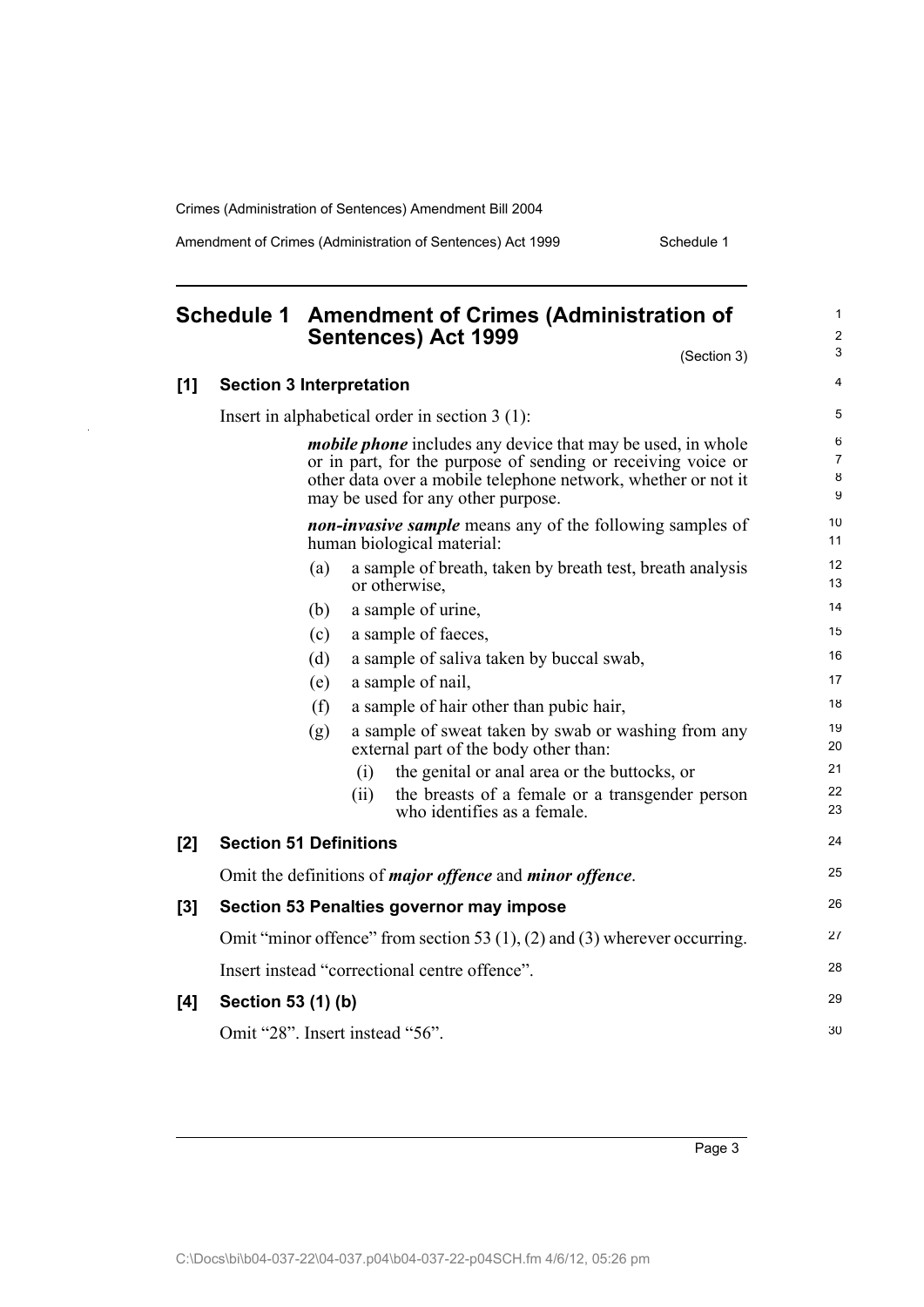Schedule 1 Amendment of Crimes (Administration of Sentences) Act 1999

| [5]                | Section 53 (1) (c)                                      |                                                                                                                                                                                                                                                                                       |                      |  |  |  |
|--------------------|---------------------------------------------------------|---------------------------------------------------------------------------------------------------------------------------------------------------------------------------------------------------------------------------------------------------------------------------------------|----------------------|--|--|--|
|                    |                                                         | Omit "3". Insert instead "7".                                                                                                                                                                                                                                                         | 2                    |  |  |  |
| [6]                | Section 54 Reference of offences to Visiting Magistrate |                                                                                                                                                                                                                                                                                       |                      |  |  |  |
|                    |                                                         | Omit section 54 (1). Insert instead:                                                                                                                                                                                                                                                  |                      |  |  |  |
|                    | (1)                                                     | The governor may refer a correctional centre offence with<br>which an inmate is charged to a Visiting Magistrate for<br>hearing and determination if the governor considers that,<br>because of the serious nature of the offence, it should be<br>referred to a Visiting Magistrate. |                      |  |  |  |
| $\left[ 7 \right]$ |                                                         | Section 55 Hearing of charges by Visiting Magistrate                                                                                                                                                                                                                                  | 10                   |  |  |  |
|                    |                                                         | Omit section 55 (5). Insert instead:                                                                                                                                                                                                                                                  | 11                   |  |  |  |
|                    | (5)                                                     | Any hearing in the proceedings is to be held:                                                                                                                                                                                                                                         | 12                   |  |  |  |
|                    |                                                         | in the correctional centre at which the inmate is in<br>(a)<br>custody, or                                                                                                                                                                                                            | 13<br>14             |  |  |  |
|                    |                                                         | if the Visiting Magistrate is satisfied that it is in the<br>(b)<br>interests of the administration of justice for it to be held<br>elsewhere—at any other place appointed by the<br>Visiting Magistrate (an <i>appointed place</i> ).                                                | 15<br>16<br>17<br>18 |  |  |  |
|                    | (5A)                                                    | If a Visiting Magistrate appoints an appointed place for the<br>holding of any hearing in the proceedings, the Visiting<br>Magistrate may do any of the following:                                                                                                                    | 19<br>20<br>21       |  |  |  |
|                    |                                                         | direct that the inmate must appear before the Visiting<br>(a)<br>Magistrate by way of audio visual link from the<br>correctional centre at which the inmate is in custody,                                                                                                            | 22<br>23<br>24       |  |  |  |
|                    |                                                         | direct that any other inmate who gives evidence or<br>(b)<br>makes a submission in the hearing is to do so by way of<br>audio visual link from the correctional centre at which<br>that inmate is in custody,                                                                         | 25<br>26<br>27<br>28 |  |  |  |
|                    |                                                         | (c)<br>direct that any person other than an inmate who gives<br>evidence or makes a submission is to do so by way of<br>audio visual link from any place within New South<br>Wales nominated by the Visiting Magistrate.                                                              | 29<br>30<br>31<br>32 |  |  |  |
|                    | (5B)                                                    | The Visiting Magistrate must not make a direction referred to<br>in subsection $(5A)$ if:                                                                                                                                                                                             | 33<br>34             |  |  |  |
|                    |                                                         | the necessary audio visual facilities are unavailable or<br>(a)<br>cannot reasonably be made available, or                                                                                                                                                                            | 35<br>36             |  |  |  |

 $\ddot{\phantom{a}}$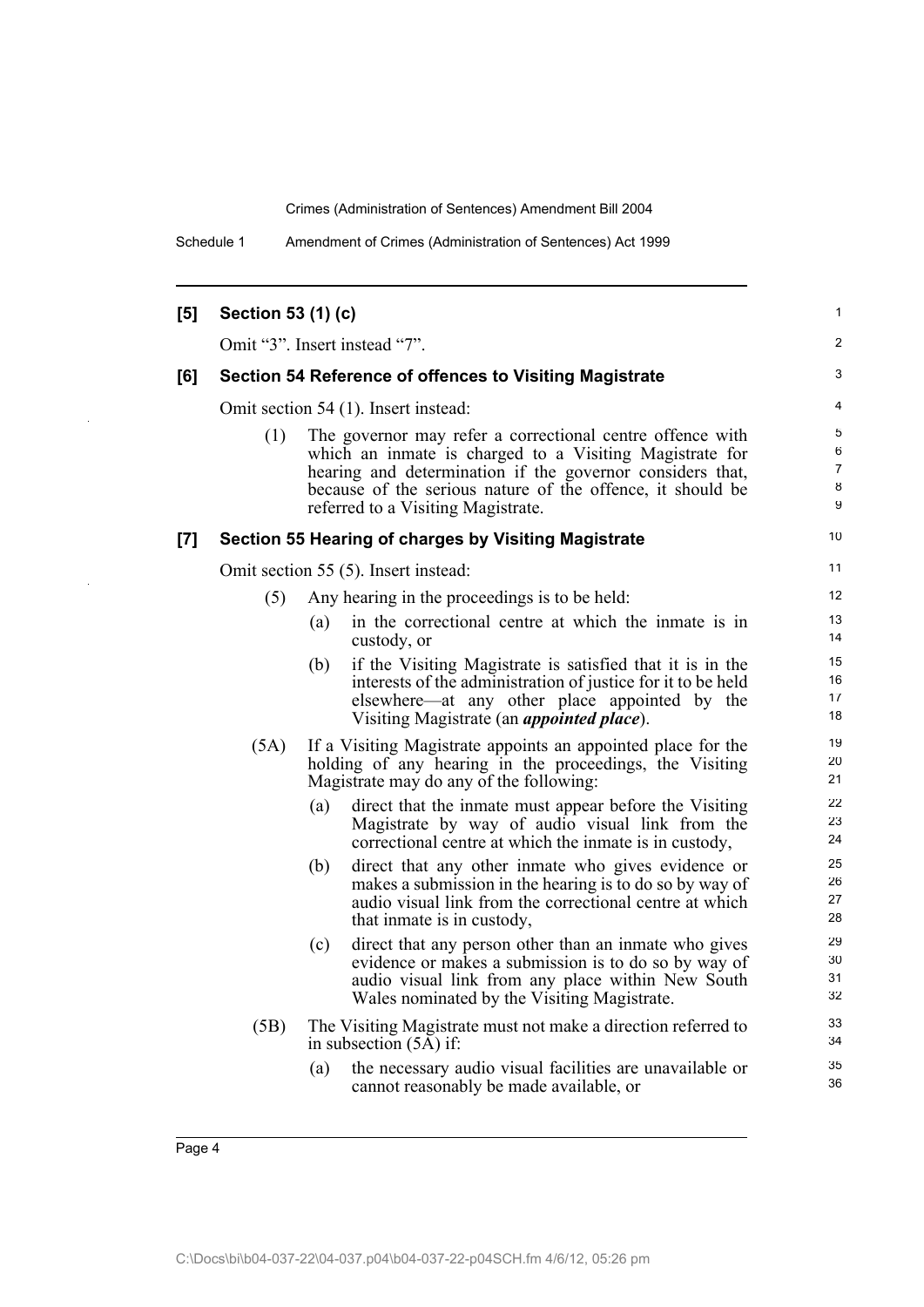Amendment of Crimes (Administration of Sentences) Act 1999 Schedule 1

|     |                    | (b)<br>the Visiting Magistrate is satisfied that the direction<br>would be unfair to a party to the proceedings.                                                                                                                                                                                                                                                                                                                                                                      | 1<br>$\overline{2}$                          |
|-----|--------------------|---------------------------------------------------------------------------------------------------------------------------------------------------------------------------------------------------------------------------------------------------------------------------------------------------------------------------------------------------------------------------------------------------------------------------------------------------------------------------------------|----------------------------------------------|
|     | (5C)               | Facilities are to be made available for private communication<br>between an inmate appearing by way of audio visual link<br>under this section and the inmate's representative in the<br>proceedings if the inmate's representative attends the hearing<br>at the appointed place.                                                                                                                                                                                                    | 3<br>4<br>5<br>6<br>7                        |
|     | (5D)               | Any place at which a person appears, gives evidence or makes<br>a submission by way of audio visual link under this section is<br>taken to be part of the appointed place.                                                                                                                                                                                                                                                                                                            | 8<br>9<br>10                                 |
|     | (5E)               | Subsection (5D) has effect, for example, for the purposes of<br>the laws relating to evidence, procedure, contempt of court or<br>perjury.                                                                                                                                                                                                                                                                                                                                            | 11<br>12 <sup>2</sup><br>13                  |
|     | (5F)               | Subsection (5D) also has the effect that any offence<br>committed at the place at which a person appears, gives<br>evidence or makes a submission under this section by way of<br>audio visual link is to be taken to have been committed at the<br>appointed place.                                                                                                                                                                                                                  | 14<br>15<br>16<br>17<br>18                   |
|     | (5G)               | Sections 5D, 20A, 20B and 20D–20F of the <i>Evidence (Audio</i> )<br>and Audio Visual Links) Act 1998 apply, with such<br>modifications as the Visiting Magistrate may direct, to<br>proceedings in which a person appears, gives evidence or<br>makes a submission by way of audio visual link under this<br>section as they apply to the appearance, giving evidence or<br>making of a submission by way of audio visual link in a<br>proceeding before a NSW court under that Act. | 19<br>20<br>21<br>22<br>23<br>24<br>25<br>26 |
|     | (5H)               | Nothing in this section prevents a direction under section<br>5BB (1) of the Evidence (Audio and Audio Visual Links) Act<br>1998 being made in the proceedings.                                                                                                                                                                                                                                                                                                                       | 27<br>28<br>29                               |
| [8] |                    | <b>Section 56 Penalties Visiting Magistrate may impose</b>                                                                                                                                                                                                                                                                                                                                                                                                                            | 30                                           |
|     |                    | Omit "conducting an inquiry" from section 56 (1).                                                                                                                                                                                                                                                                                                                                                                                                                                     | 31                                           |
|     |                    | Insert instead "hearing the charge".                                                                                                                                                                                                                                                                                                                                                                                                                                                  | 32                                           |
| [9] | Section 56 (1)-(3) |                                                                                                                                                                                                                                                                                                                                                                                                                                                                                       | 33                                           |
|     |                    | Omit "the offence" wherever occurring.                                                                                                                                                                                                                                                                                                                                                                                                                                                | 34                                           |
|     |                    | Insert instead "the correctional centre offence".                                                                                                                                                                                                                                                                                                                                                                                                                                     | 35                                           |
|     |                    |                                                                                                                                                                                                                                                                                                                                                                                                                                                                                       |                                              |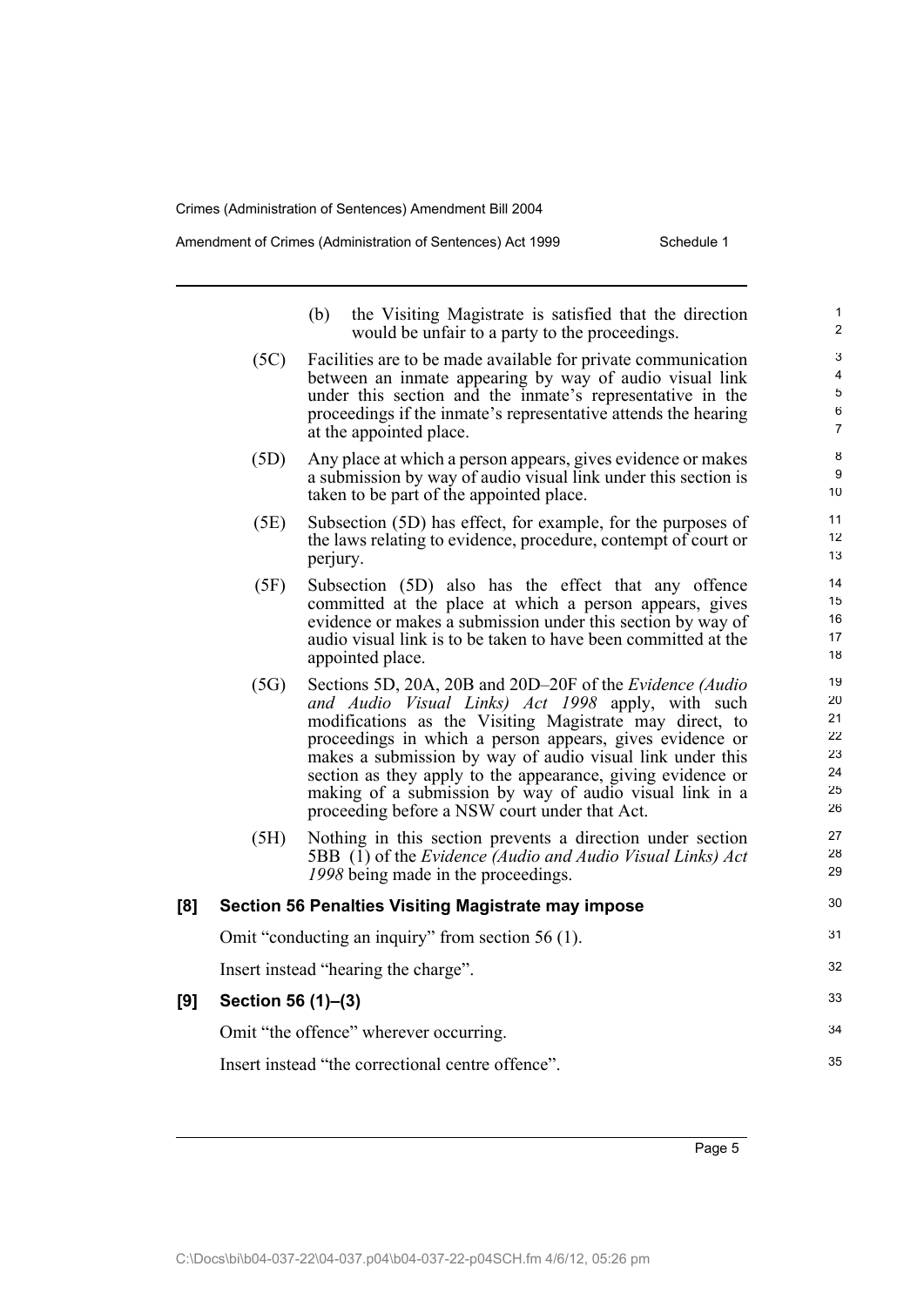Schedule 1 Amendment of Crimes (Administration of Sentences) Act 1999

| $[10]$ |                                                 |                       | Section 56 (1) (b)                         |                                                                                                                                                                                                                                                                                                                                                                                                                                                                                                                                                                                    | 1                                                  |
|--------|-------------------------------------------------|-----------------------|--------------------------------------------|------------------------------------------------------------------------------------------------------------------------------------------------------------------------------------------------------------------------------------------------------------------------------------------------------------------------------------------------------------------------------------------------------------------------------------------------------------------------------------------------------------------------------------------------------------------------------------|----------------------------------------------------|
|        |                                                 |                       | Omit "56". Insert instead "90".            |                                                                                                                                                                                                                                                                                                                                                                                                                                                                                                                                                                                    | 2                                                  |
| $[11]$ |                                                 |                       | Section 56 (1) (e)                         |                                                                                                                                                                                                                                                                                                                                                                                                                                                                                                                                                                                    | 3                                                  |
|        |                                                 |                       | Omit "28 days". Insert instead "6 months". |                                                                                                                                                                                                                                                                                                                                                                                                                                                                                                                                                                                    | 4                                                  |
| $[12]$ |                                                 | Section 56 (1) (f)    |                                            |                                                                                                                                                                                                                                                                                                                                                                                                                                                                                                                                                                                    | 5                                                  |
|        |                                                 |                       | Insert after section 56 (1) (e):           |                                                                                                                                                                                                                                                                                                                                                                                                                                                                                                                                                                                    | 6                                                  |
|        |                                                 |                       | (f)<br>not exceeding 6 months.             | imposition of a sentence of imprisonment for a period                                                                                                                                                                                                                                                                                                                                                                                                                                                                                                                              | $\overline{7}$<br>8                                |
| $[13]$ |                                                 | <b>Section 56 (4)</b> |                                            |                                                                                                                                                                                                                                                                                                                                                                                                                                                                                                                                                                                    | 9                                                  |
|        | Insert after section 56 $(3)$ :                 |                       |                                            |                                                                                                                                                                                                                                                                                                                                                                                                                                                                                                                                                                                    | 10                                                 |
|        |                                                 | (4)                   |                                            | To avoid doubt, a Visiting Magistrate making an order<br>referred to in subsection $(1)$ (f) is a person exercising criminal<br>jurisdiction for the purposes of the definition of <b><i>court</i></b> in<br>section 3 (1) of the Crimes (Sentencing Procedure) Act 1999.                                                                                                                                                                                                                                                                                                          | 11<br>12<br>13<br>14                               |
| $[14]$ |                                                 | <b>Section 56A</b>    |                                            |                                                                                                                                                                                                                                                                                                                                                                                                                                                                                                                                                                                    | 15                                                 |
|        |                                                 |                       | Insert after section 56:                   |                                                                                                                                                                                                                                                                                                                                                                                                                                                                                                                                                                                    | 16                                                 |
|        | 56A<br>Penalty for possession of a mobile phone |                       |                                            |                                                                                                                                                                                                                                                                                                                                                                                                                                                                                                                                                                                    | 17                                                 |
|        |                                                 | (1)<br>(2)            |                                            | The governor or Visiting Magistrate dealing with a charge<br>relating to a correctional centre offence arising out of the<br>possession of a mobile phone or any part of it, a mobile phone<br>SIM card or any part of it, or a mobile phone charger or any<br>part of it may order that an inmate be deprived, for up to 6<br>months, of such withdrawable privileges as the governor or<br>Visiting Magistrate may determine if satisfied beyond<br>reasonable doubt that the inmate is guilty of the offence.<br>Tor avoid doubt, if a penalty is imposed under this section in | 18<br>19<br>20<br>21<br>22<br>23<br>24<br>25<br>26 |
|        |                                                 |                       | correctional centre offence.               | respect of a correctional centre offence, a governor or Visiting<br>Magistrate must not also impose a penalty referred to in<br>section 53 or 56, as the case may be, in respect of the same                                                                                                                                                                                                                                                                                                                                                                                       | 27<br>28<br>29<br>30                               |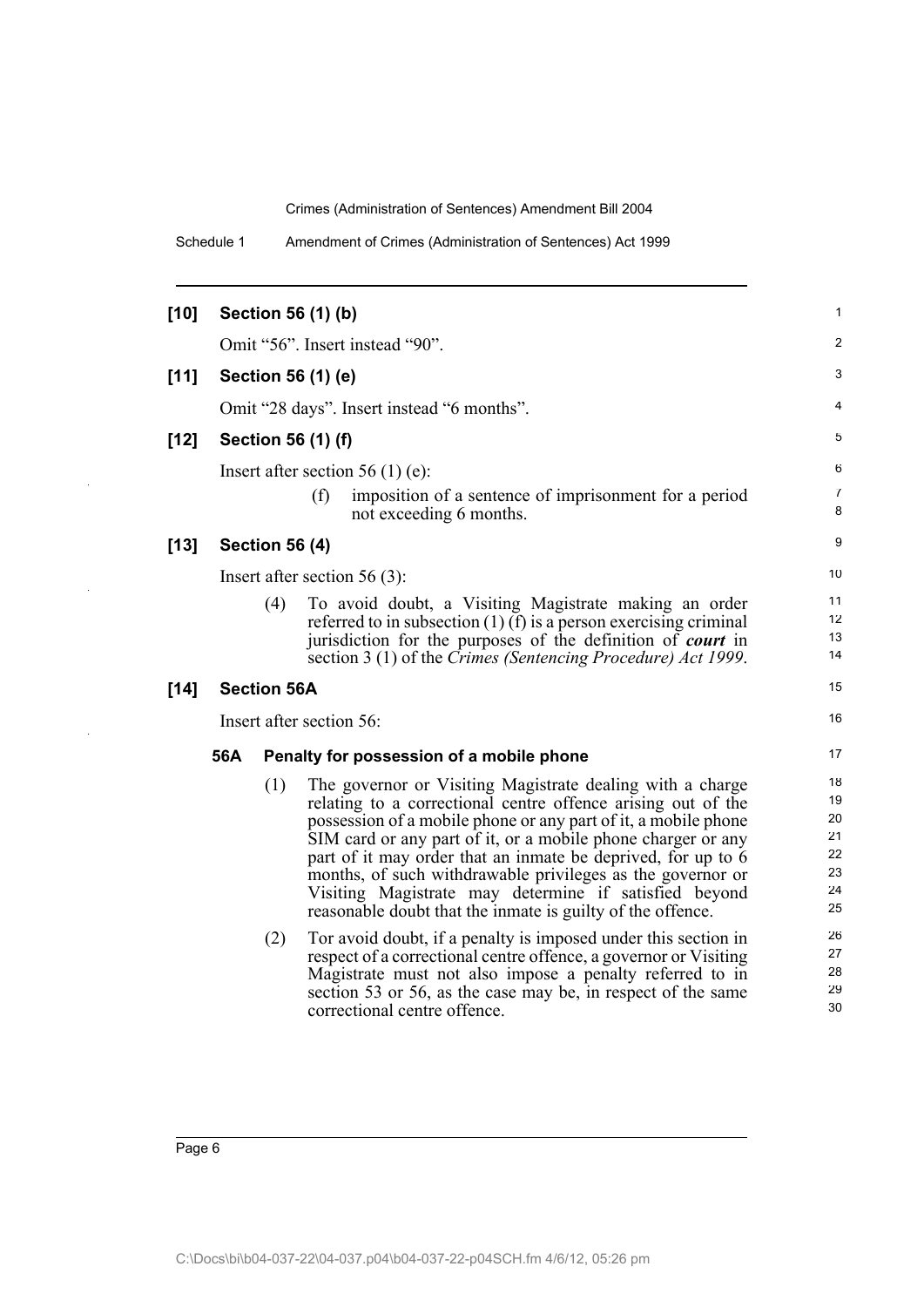| [15]   | <b>Section 57 Drug tests for inmates</b>                                                                                          | 1              |
|--------|-----------------------------------------------------------------------------------------------------------------------------------|----------------|
|        | Omit section 57 $(1)$ $(a)$ . Insert instead:                                                                                     | $\overline{c}$ |
|        | the result of a test showing the presence of a drug in a<br>(a)<br>non-invasive sample taken from or provided by an<br>inmate, or | 3<br>4<br>5    |
| $[16]$ | Section 57 (1) (b)                                                                                                                | 6              |
|        | Omit "provide a sample of his or her urine".                                                                                      | 7              |
|        | Insert instead "provide, or enable to be taken, from the inmate a non-<br>invasive sample".                                       | 8<br>9         |
| $[17]$ | Section 59 Compensation for property damage                                                                                       | 10             |
|        | Omit "\$100" from section 59 (2). Insert instead "\$500".                                                                         | 11             |
| $[18]$ | Section 62 Appeals against decisions of Visiting Magistrates                                                                      | 12             |
|        | Insert "or (f)" after "section 56 (1) (e)" in clause 62 (1).                                                                      | 13             |
| $[19]$ | <b>Section 79 Regulations</b>                                                                                                     | 14             |
|        | Omit "an inmate's breath, urine or faeces" from section 79 (v).                                                                   | 15             |
|        | Insert instead "a non-invasive sample provided by, or taken from, an<br>inmate".                                                  | 16<br>17       |
| $[20]$ | Section 79 (w)                                                                                                                    | 18             |
|        | Omit the paragraph.                                                                                                               | 19             |
| [21]   | <b>Section 101 Regulations</b>                                                                                                    | 20             |
|        | Omit "an offender's breath, urine or faeces" from section 101 (f).                                                                | 21             |
|        | Insert instead "a non-invasive sample provided by, or taken from, an<br>offender".                                                | 22<br>23       |
| $[22]$ | <b>Section 117 Regulations</b>                                                                                                    | 24             |
|        | Omit "an offender's breath, urine or faeces" from section 117 (e).                                                                | 25             |
|        | Insert instead "a non-invasive sample provided by, or taken from, an<br>offender".                                                | 26<br>27       |
|        |                                                                                                                                   |                |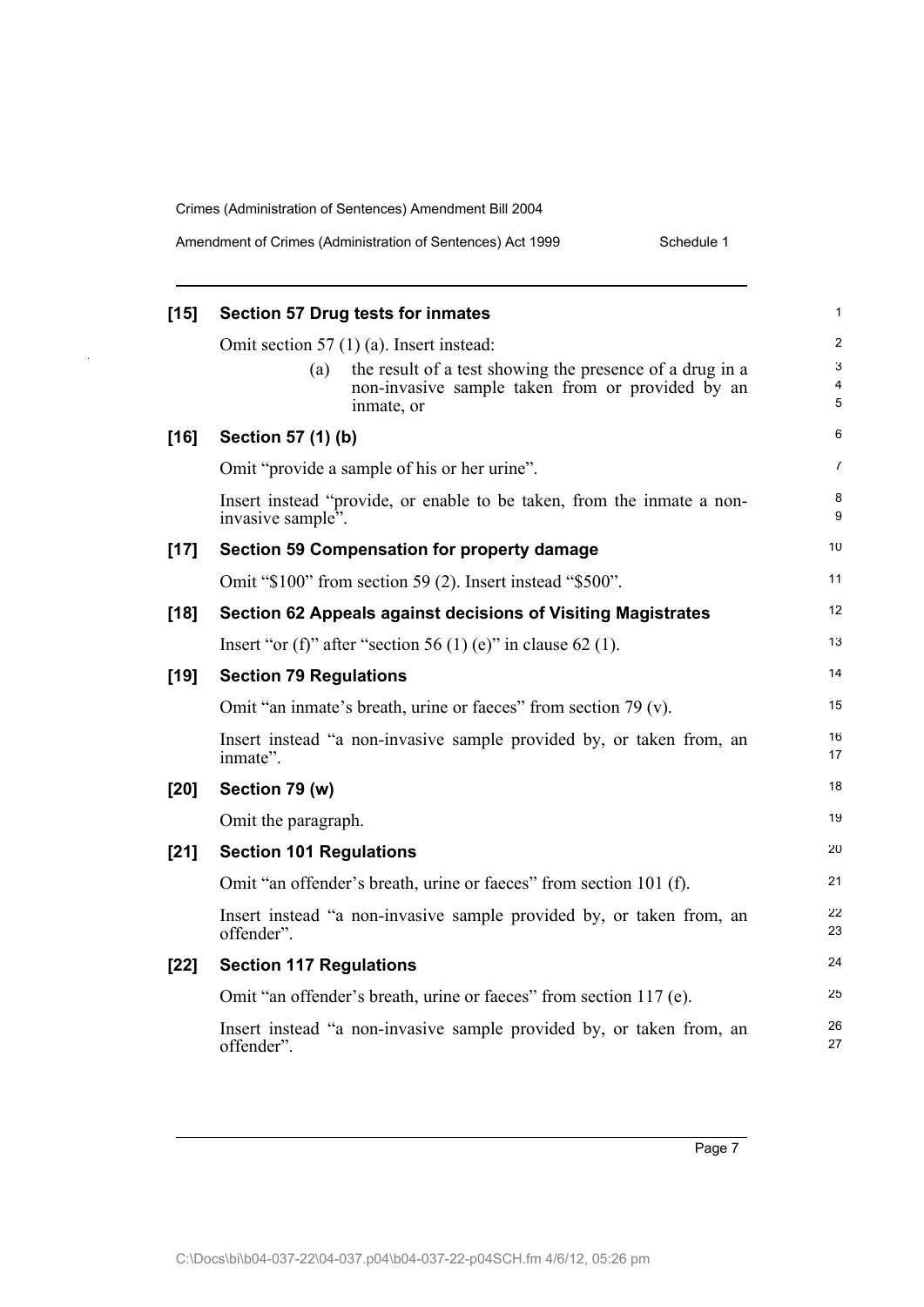Schedule 1 Amendment of Crimes (Administration of Sentences) Act 1999

### **[23] Section 163 Revocation of periodic detention order**

Omit section 163 (2) and (2A). Insert instead:

- (2) The Parole Board must revoke an offender's periodic detention order on the application of the Commissioner if the Parole Board is satisfied that:
	- (a) the offender:
		- (i) has failed to report for 3 or more detention periods, whether during the same sentence of imprisonment or during different sentences of imprisonment being served consecutively (or partly consecutively) and whether any of the failures to report occurred before or after a reinstatement of the offender's periodic detention order under section 164A or 168A, and

- (ii) has not had a periodic detention order reinstated previously under section 164A or 168A following revocation for failure to report for 3 or more detention periods, whether under this subsection or any other law, or
- (b) the offender:
	- (i) has failed to report for at least 1 detention period, and
	- (ii) has had a periodic detention order reinstated previously under section 164A or section 168A following revocation for failure to report for 3 or more detention periods, whether under this subsection or any other law,

and the Parole Board is satisfied that the failures to report occurred otherwise than on leave of absence and are not the subject of an exemption under section 90.

- (2A) An application under subsection (2) must be made:
	- (a) if the Commissioner is satisfied that:
		- (i) an offender has failed to report for 3 or more consecutive detention periods, and
		- (ii) the offender has failed to apply for, or been refused, leave of absence with respect to each of the detention periods referred to in subparagraph  $(i)$ , and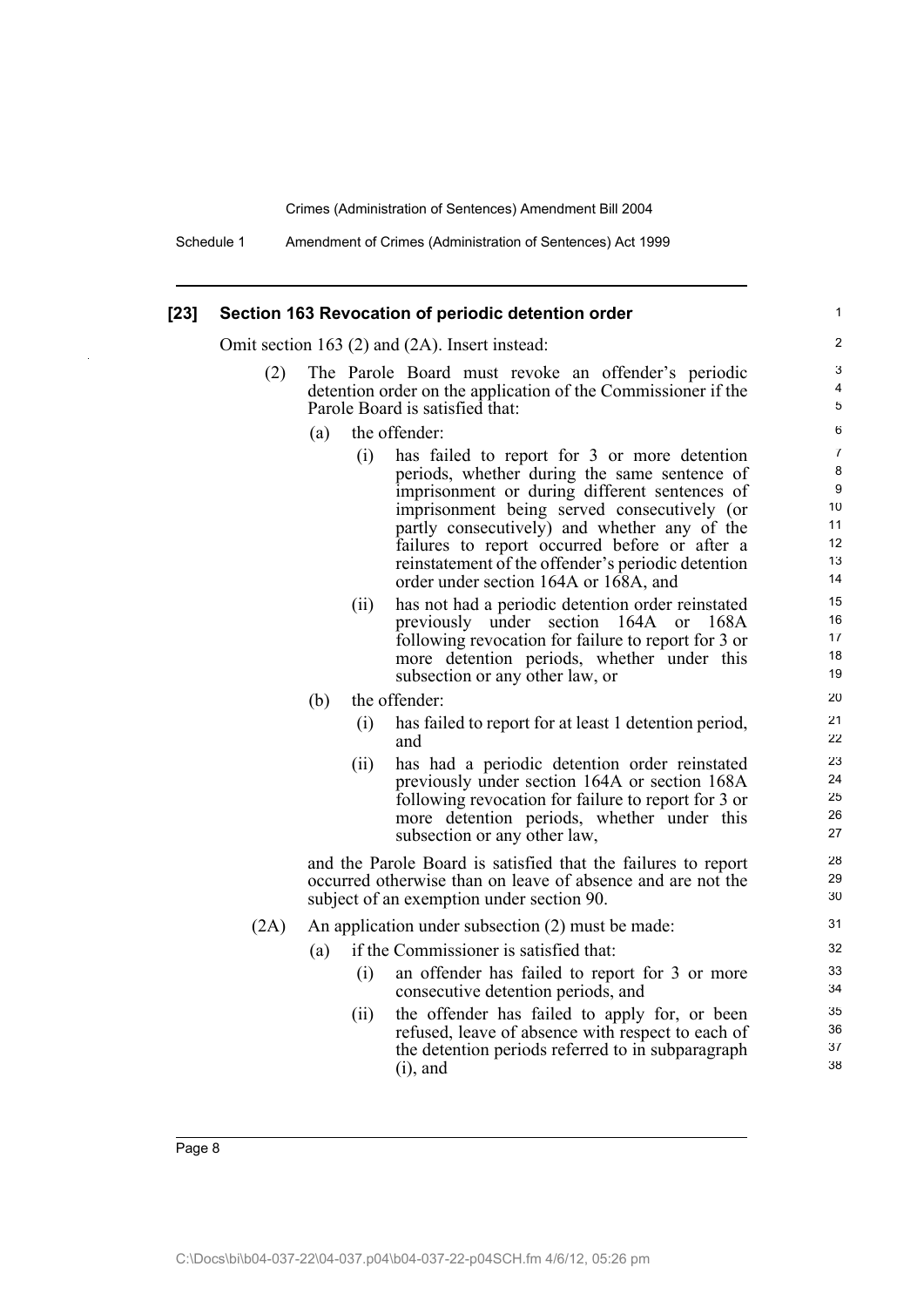### Amendment of Crimes (Administration of Sentences) Act 1999 Schedule 1

|                                                                                                                                                             |                                   |     | (iii) | the offender's periodic detention order has not<br>previously been reinstated under section 164A or<br>168A following revocation for failure to report<br>for 3 or more detention periods, whether under<br>subsection $(2)$ or any other law, or | $\mathbf{1}$<br>$\mathbf 2$<br>$\mathsf 3$<br>$\overline{\mathbf{4}}$<br>5 |
|-------------------------------------------------------------------------------------------------------------------------------------------------------------|-----------------------------------|-----|-------|---------------------------------------------------------------------------------------------------------------------------------------------------------------------------------------------------------------------------------------------------|----------------------------------------------------------------------------|
|                                                                                                                                                             |                                   | (b) |       | if the Commissioner is satisfied that:                                                                                                                                                                                                            | 6                                                                          |
|                                                                                                                                                             |                                   |     | (i)   | an offender has failed to report for at least 1<br>detention period, and                                                                                                                                                                          | $\overline{7}$<br>8                                                        |
|                                                                                                                                                             |                                   |     | (ii)  | the offender has failed to apply for, or been<br>refused, leave of absence with respect to the<br>detention period referred to in subparagraph (i),<br>and                                                                                        | 9<br>10 <sup>°</sup><br>11<br>12                                           |
|                                                                                                                                                             |                                   |     | (iii) | the offender's periodic detention order has<br>previously been reinstated under section 164A or<br>168A following revocation for failure to report<br>for 3 or more detention periods, whether under<br>subsection $(2)$ or any other law.        | 13<br>14<br>15<br>16<br>17                                                 |
| [24]                                                                                                                                                        | <b>Section 249 Definitions</b>    |     |       |                                                                                                                                                                                                                                                   | 18                                                                         |
|                                                                                                                                                             | Insert at the end of the section: |     |       |                                                                                                                                                                                                                                                   | 19                                                                         |
|                                                                                                                                                             | (2)                               |     |       | For the removal of doubt, <i>person in custody</i> in subsection $(1)$<br>includes a person in lawful custody:                                                                                                                                    | 20<br>21                                                                   |
|                                                                                                                                                             |                                   | (a) |       | refused bail by an authorised officer as referred to in<br>section 20 of the <i>Bail Act 1978</i> , or                                                                                                                                            | 22<br>23                                                                   |
|                                                                                                                                                             |                                   | (b) |       | granted bail by an authorised officer but not released as<br>referred to in section 20 of the <i>Bail Act 1978</i> , or                                                                                                                           | 24<br>25                                                                   |
|                                                                                                                                                             |                                   | (c) |       | arrested under section 50 (1) (a) of the <i>Bail Act 1978</i> , or                                                                                                                                                                                | 26                                                                         |
|                                                                                                                                                             |                                   | (d) |       | apprehended under a warrant referred to in section 50<br>$(1)$ (b) (i) of the <i>Bail Act 1978</i> .                                                                                                                                              | 27<br>28                                                                   |
| $[25] % \includegraphics[width=0.9\columnwidth]{figures/fig_1a} \caption{Schematic diagram of the top of the top of the top of the right.} \label{fig:1} %$ |                                   |     |       | Section 250 Transport and detention of persons in custody                                                                                                                                                                                         | 29                                                                         |
|                                                                                                                                                             |                                   |     |       | Insert ", court" after "correctional centre" in section 250 (2) (a).                                                                                                                                                                              | 30                                                                         |
| [26]                                                                                                                                                        |                                   |     |       | Section 255 Effect of extension of sentence                                                                                                                                                                                                       | 31                                                                         |
|                                                                                                                                                             |                                   |     |       | Insert ", or partly consecutively," after "consecutively" in section 255 (2).                                                                                                                                                                     | 32                                                                         |
| [27]                                                                                                                                                        | Section 255 (2) (a)               |     |       |                                                                                                                                                                                                                                                   | 33                                                                         |
|                                                                                                                                                             | Insert "or before" after "at".    |     |       |                                                                                                                                                                                                                                                   | 34                                                                         |
|                                                                                                                                                             |                                   |     |       |                                                                                                                                                                                                                                                   |                                                                            |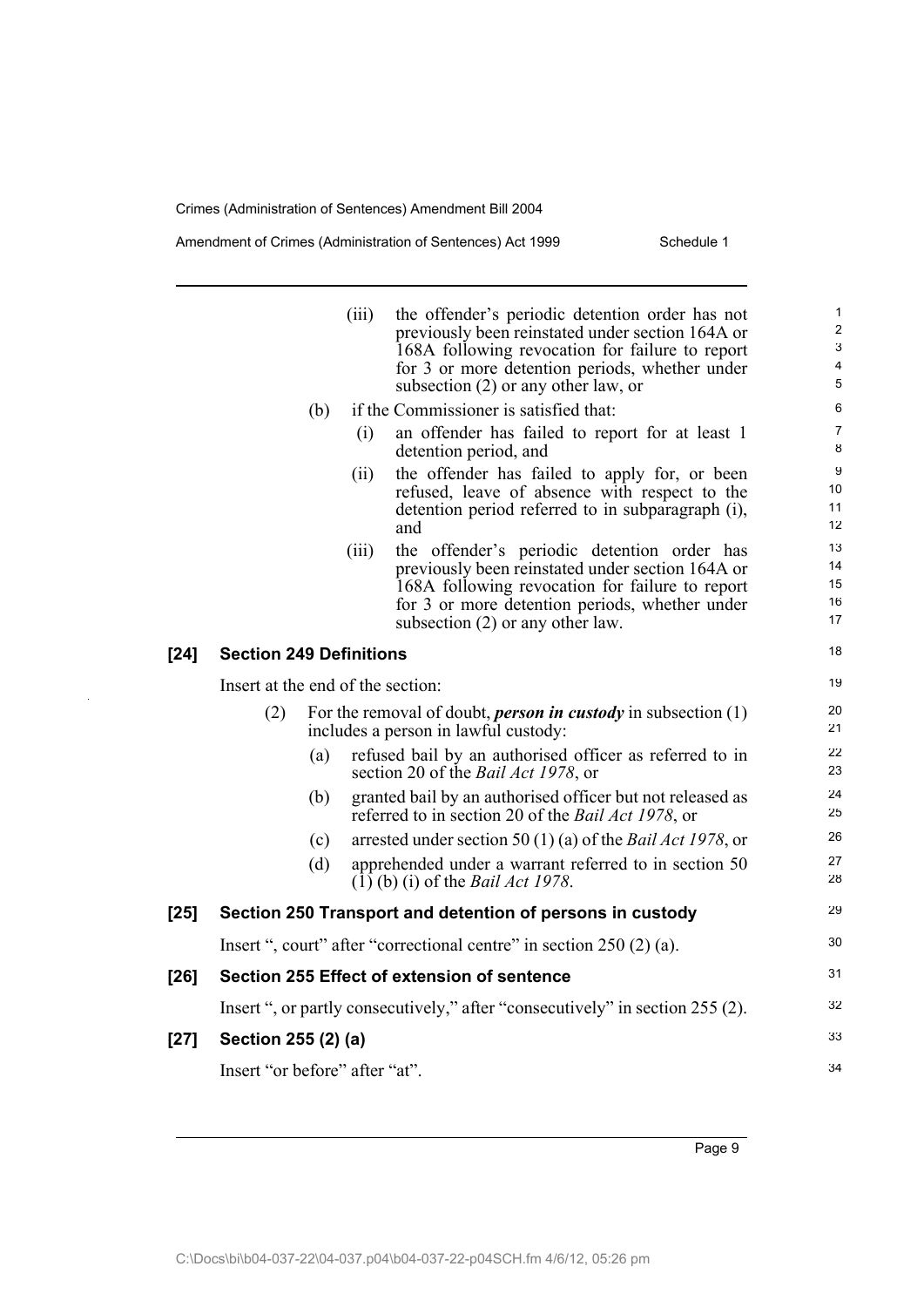Schedule 1 Amendment of Crimes (Administration of Sentences) Act 1999

| $[28]$ | Section 255 (2) (b)                                                                                               |                                                                                                                                                                                                          | $\mathbf{1}$             |  |  |  |  |
|--------|-------------------------------------------------------------------------------------------------------------------|----------------------------------------------------------------------------------------------------------------------------------------------------------------------------------------------------------|--------------------------|--|--|--|--|
|        | Omit "at the expiry of the earlier sentence".                                                                     |                                                                                                                                                                                                          |                          |  |  |  |  |
|        | Insert instead "at or before the expiry of the earlier sentence (but after the<br>end of any non-parole period)". |                                                                                                                                                                                                          |                          |  |  |  |  |
| $[29]$ |                                                                                                                   | <b>Schedule 2 Serious Offenders Review Council</b>                                                                                                                                                       | 5                        |  |  |  |  |
|        |                                                                                                                   | Omit clause 3 (1). Insert instead:                                                                                                                                                                       | 6                        |  |  |  |  |
|        | (1)                                                                                                               | The Commissioner may establish a list of officers of the<br>Department eligible to be nominated as the deputy of an<br>official member <i>(eligible officers)</i> .                                      | $\overline{7}$<br>8<br>9 |  |  |  |  |
|        | (1A)                                                                                                              | An official member may from time to time nominate an<br>eligible officer to be the deputy of the official member.                                                                                        | 10<br>11                 |  |  |  |  |
|        | (1B)                                                                                                              | The nomination of a deputy of an official member under this<br>clause may be revoked at any time by the Commissioner or<br>the official member that nominated the deputy.                                | 12<br>13<br>14           |  |  |  |  |
|        | (1C)                                                                                                              | The nomination of a deputy under this clause may be for a<br>specified period or an indefinite period and, in respect of the<br>period the nomination is in force, has effect according to its<br>terms. | 15<br>16<br>17<br>18     |  |  |  |  |
|        | (1D)                                                                                                              | The nomination of a deputy of an official member under this<br>clause is revoked on revocation of the appointment of the<br>official member under clause 7.                                              | 19<br>20<br>21           |  |  |  |  |
| $[30]$ |                                                                                                                   | <b>Schedule 5 Savings, transitional and other provisions</b>                                                                                                                                             | 22                       |  |  |  |  |
|        |                                                                                                                   | Insert at the end of clause $1(1)$ :                                                                                                                                                                     | 23                       |  |  |  |  |
|        |                                                                                                                   | Crimes (Administration of Sentences) Amendment Act 2004                                                                                                                                                  | 24                       |  |  |  |  |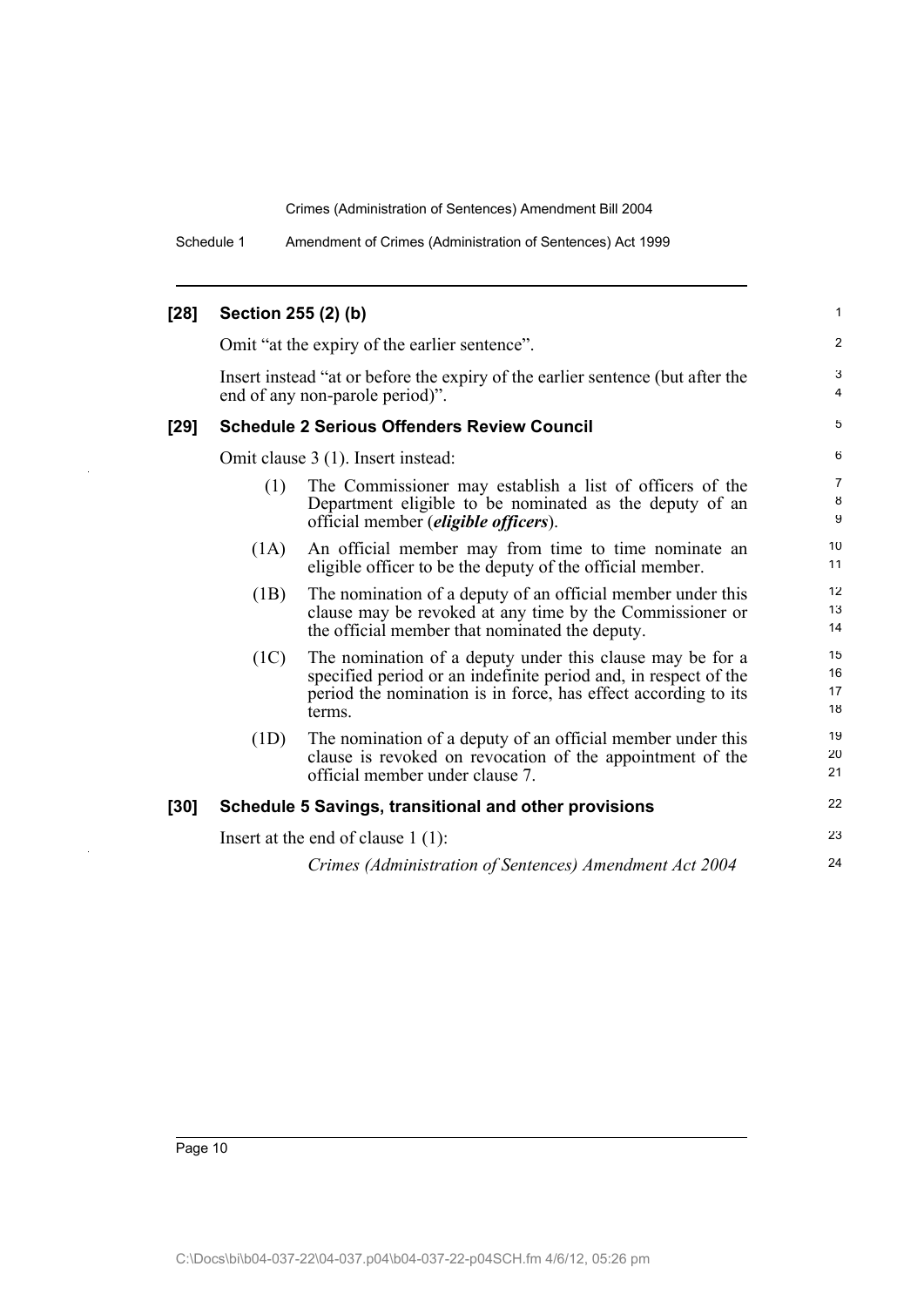Amendment of Crimes (Administration of Sentences) Act 1999 Schedule 1

| Insert at the end of the Schedule with appropriate Part and clause numbers:<br><b>Part</b><br>Provisions consequent on enactment of<br><b>Crimes (Administration of Sentences)</b><br><b>Amendment Act 2004</b>                                                                                                                                                           | $\overline{c}$<br>3<br>4<br>5<br>6<br>7<br>8<br>9 |
|---------------------------------------------------------------------------------------------------------------------------------------------------------------------------------------------------------------------------------------------------------------------------------------------------------------------------------------------------------------------------|---------------------------------------------------|
|                                                                                                                                                                                                                                                                                                                                                                           |                                                   |
|                                                                                                                                                                                                                                                                                                                                                                           |                                                   |
| <b>Definition</b>                                                                                                                                                                                                                                                                                                                                                         |                                                   |
| In this Part, the 2004 amending Act means the Crimes<br>(Administration of Sentences) Amendment Act 2004.                                                                                                                                                                                                                                                                 |                                                   |
| Removal of distinction between major offence and minor<br>offence                                                                                                                                                                                                                                                                                                         | 10                                                |
| Sections 51, 53 and 54, as in force before their amendment by<br>the 2004 amending Act, continue to apply to any correctional<br>centre offence committed before the commencement of those<br>amendments, and such offences are to be dealt with in<br>accordance with those sections as if they had not been so<br>amended.                                              | 11<br>12<br>13<br>14<br>15<br>16                  |
| <b>Hearing of charges by Visiting Magistrate</b>                                                                                                                                                                                                                                                                                                                          | 17                                                |
| Section 55, as in force before its amendment by the 2004<br>amending Act, continues to apply to any proceedings on a<br>charge referred to a Visiting Magistrate that had been referred<br>but not concluded before the commencement of that<br>amendment, and such proceedings are to be determined in<br>accordance with that section as if it had not been so amended. | 18<br>19<br>20<br>21<br>22<br>23                  |
| <b>Compensation for property damage</b>                                                                                                                                                                                                                                                                                                                                   | 24                                                |
| Section 59, as in force before its amendment by the 2004<br>amending Act, continues to apply to a correctional centre<br>offence committed before the commencement of that<br>amendment, and such an offence is to be dealt with in<br>accordance with that section as if it had not been so amended.                                                                     | 25<br>26<br>27<br>28<br>29                        |
| Revocation of periodic detention orders                                                                                                                                                                                                                                                                                                                                   | 30                                                |
| Section 163 (2) and (2A), as substituted by the 2004<br>amending Act, apply to a failure to report for a detention<br>period that occurred before the commencement of the relevant                                                                                                                                                                                        | 31<br>32<br>33                                    |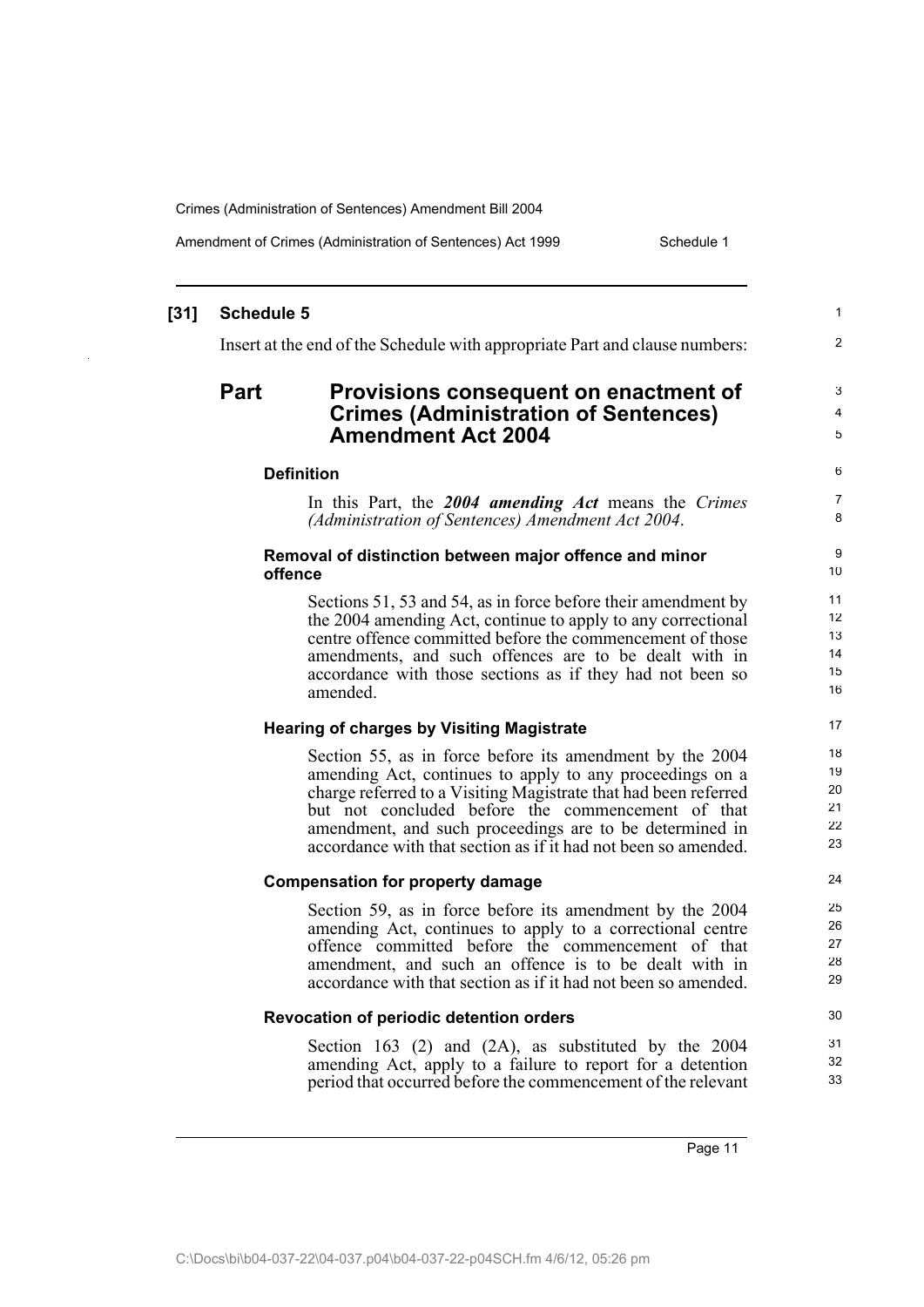Schedule 1 Amendment of Crimes (Administration of Sentences) Act 1999

provision (being one of a series of detention periods occurring during consecutive, or partly consecutive, sentences of imprisonment) only if it is one of a series of failures to report of which the most recent occurred after the relevant commencement.

#### **Extension of sentences**

- (1) Section 255, as in force before its amendment by the 2004 amending Act, continues to apply to a sentence whose term or non-parole period was extended under this Act before the commencement of that amendment.
- (2) Any such sentence and the date of commencement of any other sentence that is to be served consecutively with the extended sentence are to operate in accordance with section 255 as if it had not been so amended.

### **Exempt documents within the meaning of Freedom of Information Act 1989**

A document that contains matter relating to functions in relation to which the office of Inspector-General of Corrective Services was, by virtue of section 9 of the *Freedom of Information Act 1989*, exempt from the operation of that Act immediately before 1 October 2003 is taken to be, and to always have been, an exempt document within the meaning of the *Freedom of Information Act 1989*.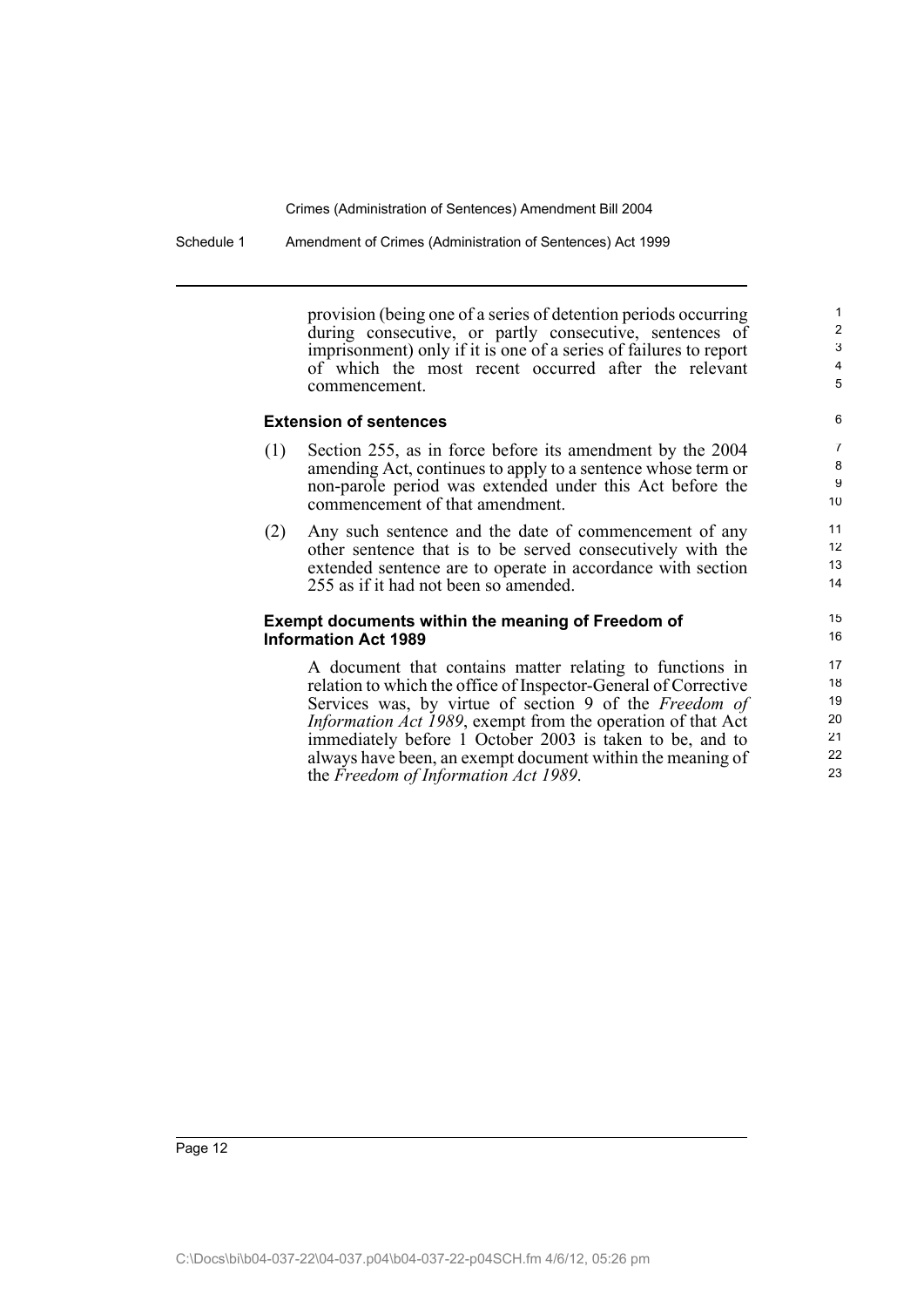Further amendments to Crimes (Administration of Sentences) Act 1999 Schedule 2

|       | <b>Schedule 2 Further amendments to Crimes</b><br>(Administration of Sentences) Act 1999<br>(Section 3)                | 1<br>2<br>3 |
|-------|------------------------------------------------------------------------------------------------------------------------|-------------|
| [1]   | Section 236F Testing of staff for alcohol and prohibited drugs                                                         | 4           |
|       | Omit "to provide a sample of the staff member's urine or hair" from<br>section $236F(1)(b)$ .                          | 5<br>6      |
|       | Insert instead "to provide, or enable to be taken, a non-invasive sample<br>from the staff member".                    | 7<br>8      |
| [2]   | Section 236F (3) (b)                                                                                                   | 9           |
|       | Omit "to provide a sample of the member of staff's urine or hair".                                                     | 10          |
|       | Insert instead "to provide, or enable to be taken, a non-invasive sample<br>from the staff member".                    | 11<br>12    |
| $[3]$ | Section 236G Testing where member of correctional staff attends<br>hospital                                            | 13<br>14    |
|       | Omit "provide a sample of the member of staff's blood, urine or hair" from<br>section $236G(1)$ .                      | 15<br>16    |
|       | Insert instead "provide, or enable to be taken, a sample of blood or a non-<br>invasive sample from the staff member". | 17<br>18    |
| [4]   | <b>Section 236G (4)</b>                                                                                                | 19          |
|       | Omit "taking of a sample of blood, urine or hair".                                                                     | 20          |
|       | Insert instead "taking, or provision, of a sample of blood or a non-invasive<br>sample".                               | 21<br>22    |
| $[5]$ | <b>Section 236H Protection from liability</b>                                                                          | 23          |
|       | Omit "taking a sample of blood, urine or hair" from section 236H (1).                                                  | 24          |
|       | Insert instead "taking, or being provided with, a sample of blood or a non-<br>invasive sample".                       | 25<br>26    |
| [6]   | Section 236H (1) (a) and (b)                                                                                           | 27          |
|       | Omit "take the sample of blood, urine or hair" wherever occurring.                                                     | 28          |
|       | Insert instead "take, or be provided with, the sample of blood or the non-<br>invasive sample".                        | 29<br>30    |
|       |                                                                                                                        |             |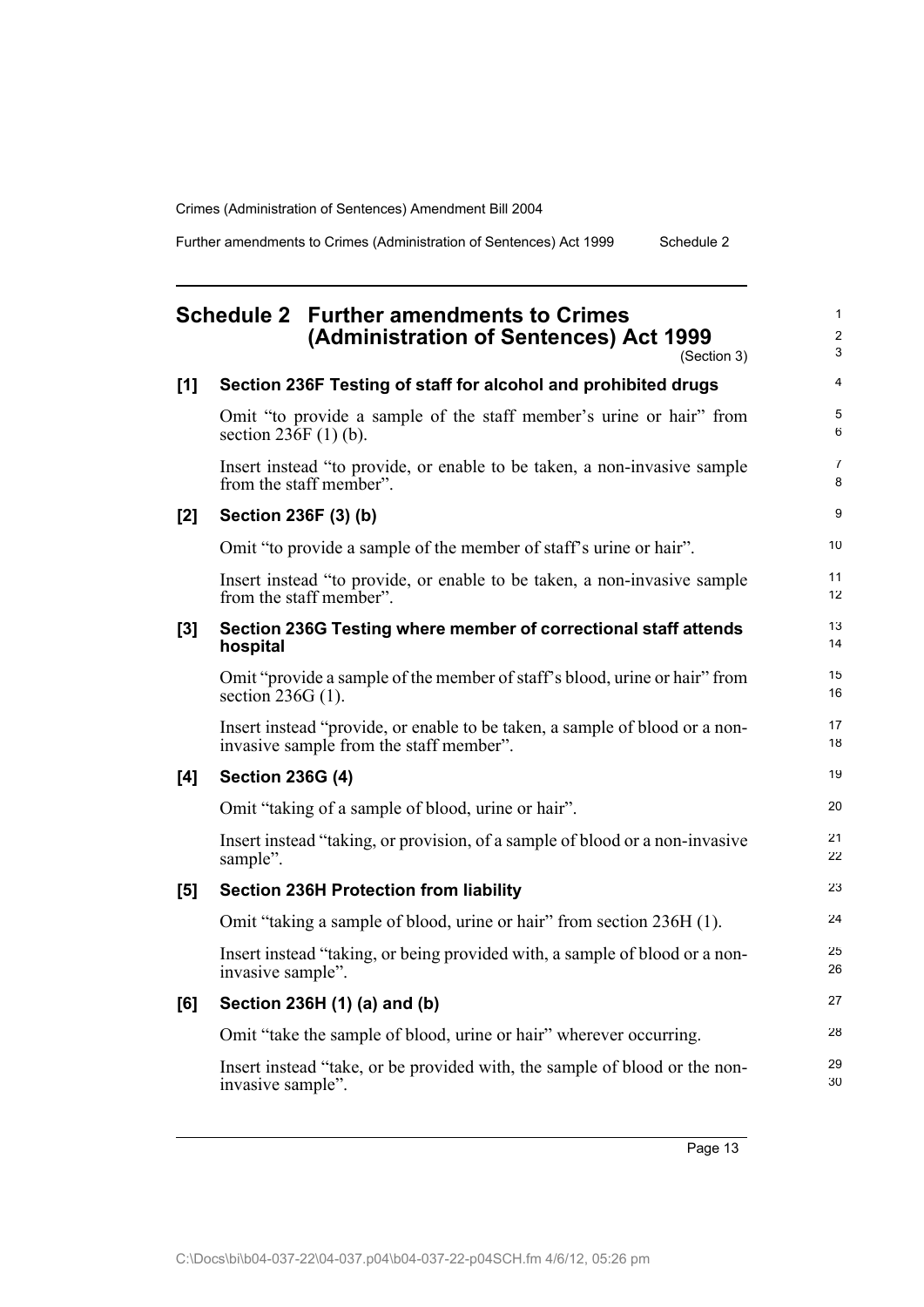Schedule 2 Further amendments to Crimes (Administration of Sentences) Act 1999

| $[7]$ | <b>Section 236I Regulations</b>                               | $\mathbf{1}$   |
|-------|---------------------------------------------------------------|----------------|
|       | Omit "samples of urine, hair or blood" from section 236I (c). | $\overline{2}$ |
|       | Insert instead "samples of blood or non-invasive samples".    | 3              |
| [8]   | Section 236I (e)                                              | $\overline{4}$ |
|       | Omit "a sample of the staff member's urine or hair".          | 5              |
|       | Insert instead "a non-invasive sample from the staff member". | 6              |
| [9]   | Section 236I (h)                                              | $\overline{7}$ |
|       | Omit "samples of urine, hair or blood".                       | 8              |
|       | Insert instead "samples of blood or non-invasive samples".    | 9              |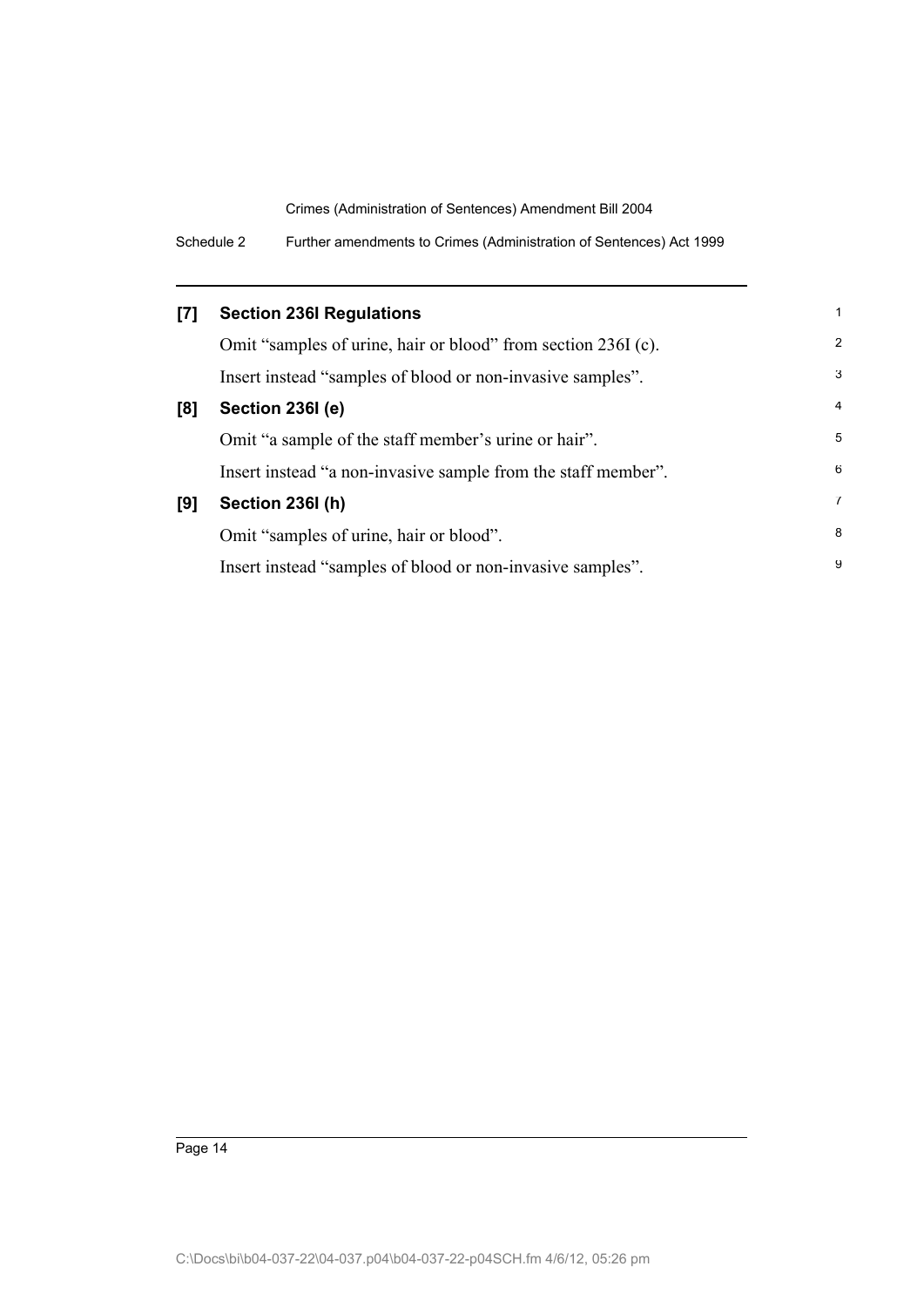Amendment of other Acts and instrument Schedule 3

 $\ddot{\phantom{1}}$ 

|       |                            | Schedule 3 Amendment of other Acts and instrument                                                                                                                                | (Section 4)  | 1<br>$\overline{2}$ |
|-------|----------------------------|----------------------------------------------------------------------------------------------------------------------------------------------------------------------------------|--------------|---------------------|
| 3.1   |                            | <b>Crimes (Administration of Sentences) Regulation 2001</b>                                                                                                                      |              | 3                   |
| [1]   | <b>Clause 113B</b>         |                                                                                                                                                                                  |              | 4                   |
|       |                            | Insert after clause 113A:                                                                                                                                                        |              | 5                   |
|       | 113B                       | Inmate possession of a mobile phone                                                                                                                                              |              | 6                   |
|       |                            | An inmate must not have in his or her possession a mobile<br>phone or any part of it, a mobile phone SIM card or any part<br>of it, or a mobile phone charger or any part of it. |              | 7<br>8<br>9         |
| [2]   |                            | Clause 116 Definition of "correctional centre offence"                                                                                                                           |              | 10                  |
|       |                            | Omit "Part 1 or 2 of" from clause $116$ (c).                                                                                                                                     |              | 11                  |
| $[3]$ |                            | Clause 117 Definition of "major offence"                                                                                                                                         |              | 12                  |
|       | Omit the clause.           |                                                                                                                                                                                  |              | 13                  |
| [4]   | <b>Clause 118 Attempts</b> |                                                                                                                                                                                  |              | 14                  |
|       |                            | Omit "and (if appropriate) a major offence".                                                                                                                                     |              | 15                  |
| $[5]$ | <b>Schedule 2</b>          |                                                                                                                                                                                  |              | 16                  |
|       |                            | Omit the Schedule. Insert instead:                                                                                                                                               |              | 17                  |
|       |                            | <b>Schedule 2 Correctional centre offences</b>                                                                                                                                   | (Clause 116) | 18<br>19            |

| <b>Subject</b>                                  |
|-------------------------------------------------|
| Supply false or misleading particulars          |
| Fail to surrender property on reception         |
| Fail to clean yards                             |
| Fail to comply with correctional centre routine |
| Enter other cells                               |
|                                                 |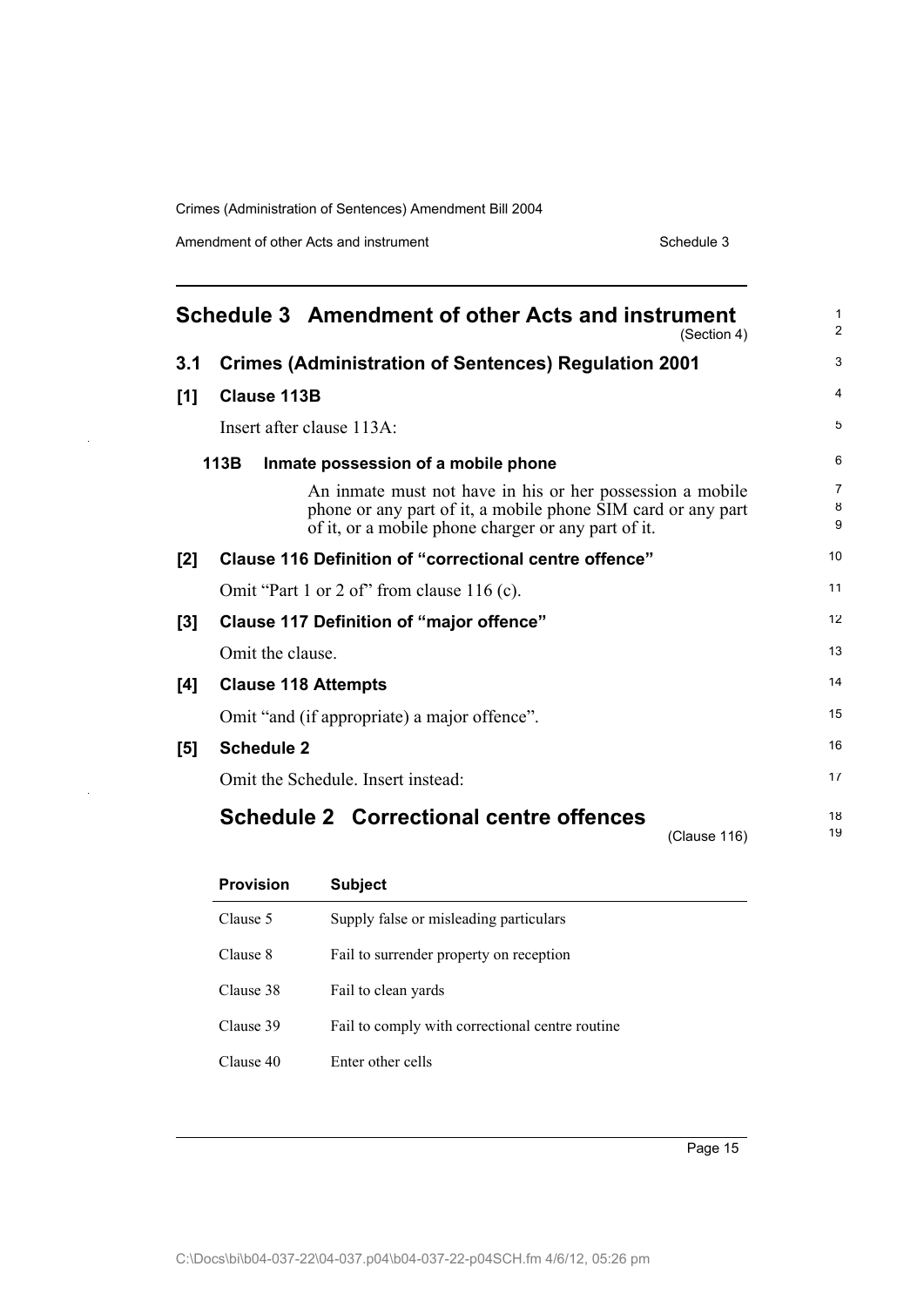Schedule 3 Amendment of other Acts and instrument

| <b>Provision</b> | <b>Subject</b>                                                 |
|------------------|----------------------------------------------------------------|
| Clause 41        | Fail to attend musters                                         |
| Clause 42        | Operate bell, hooter, siren or whistle                         |
| Clause 43        | Avoid correctional centre routine                              |
| Clause 44        | Unlawfully deliver or receive article to or from inmate        |
| Clause 45        | Possess or create prohibited goods                             |
| Clause 46        | Resist or impede search                                        |
| Clause 47        | Fail to keep property in a tidy and orderly manner             |
| Clause 52        | Unlawfully purchase food                                       |
| Clause 52        | Possess unauthorised food                                      |
| Clause 52        | Unlawfully trade in food                                       |
| Clause 56        | Fail to maintain personal cleanliness                          |
| Clause 57        | Wear improper clothing                                         |
| Clause 58        | Fail to keep clean cells and issued articles                   |
| Clause 58        | Damage, destroy or deface cell                                 |
| Clause 58        | Fail to look after clothing, bedding and other issued articles |
| Clause 59        | Unlawfully possess condom or dental dam                        |
| Clause 59        | Unlawfully use condom or dental dam                            |
| Clause 59        | Unlawfully dispose of condom or dental dam                     |
| Clause 61        | Misbehave while attending services and programs                |
| Clause 68        | Desecrate or abuse religious items                             |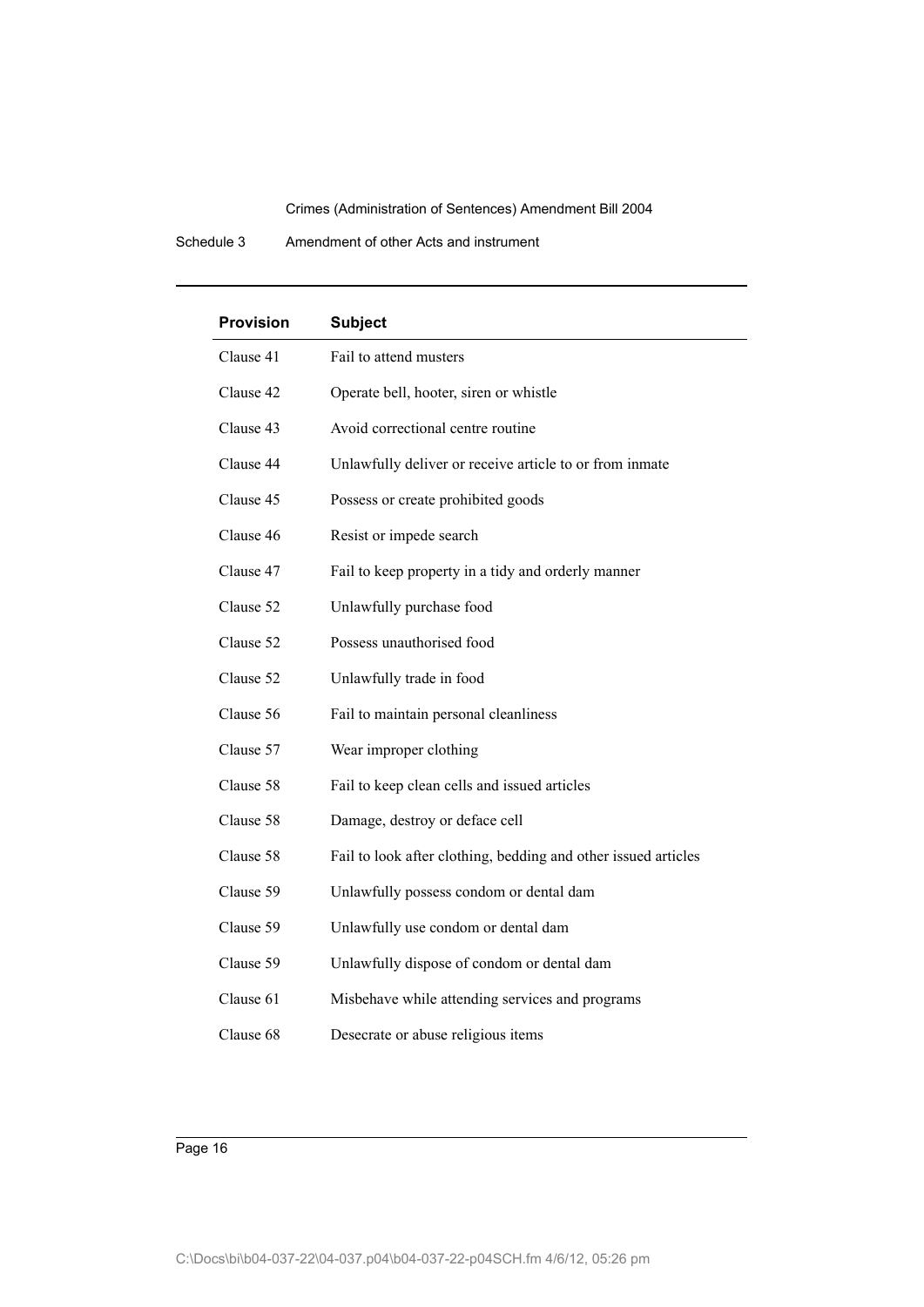Amendment of other Acts and instrument Schedule 3

| <b>Provision</b> | <b>Subject</b>                                                           |
|------------------|--------------------------------------------------------------------------|
| Clause 97        | Convey or deliver to, or receive from, visitors unauthorised<br>articles |
| Clause 107       | Send or receive unauthorised letters or parcels                          |
| Clause 108       | Send prohibited letters, parcels or articles                             |
| Clause 112       | Unlawfully use telephone or facsimile                                    |
| Clause 113A      | Possess camera or video or audio recording equipment                     |
| Clause 113B      | Possess mobile phone, mobile phone SIM card or mobile phone<br>charger   |
| Clause 120       | Disobey direction                                                        |
| Clause 124       | Contravene condition of local or interstate leave permit                 |
| Clause 125       | Conceal for purpose of escape                                            |
| Clause 126       | Conceal article for use in escape or other offence                       |
| Clause 126A      | Possess offensive weapon or instrument                                   |
| Clause 127       | Intimidation                                                             |
| Clause 128       | Indecency                                                                |
| Clause 129       | Participate, or inciting other inmates to participate, in riot           |
| Clause 130       | <b>Assaults</b>                                                          |
| Clause 130       | Fight or engage in other physical combat                                 |
| Clause 130       | Throw article                                                            |
| Clause 131       | Steal                                                                    |
| Clause 131       | Damage or destroy property                                               |
| Clause 131       | Tamper with food or drink                                                |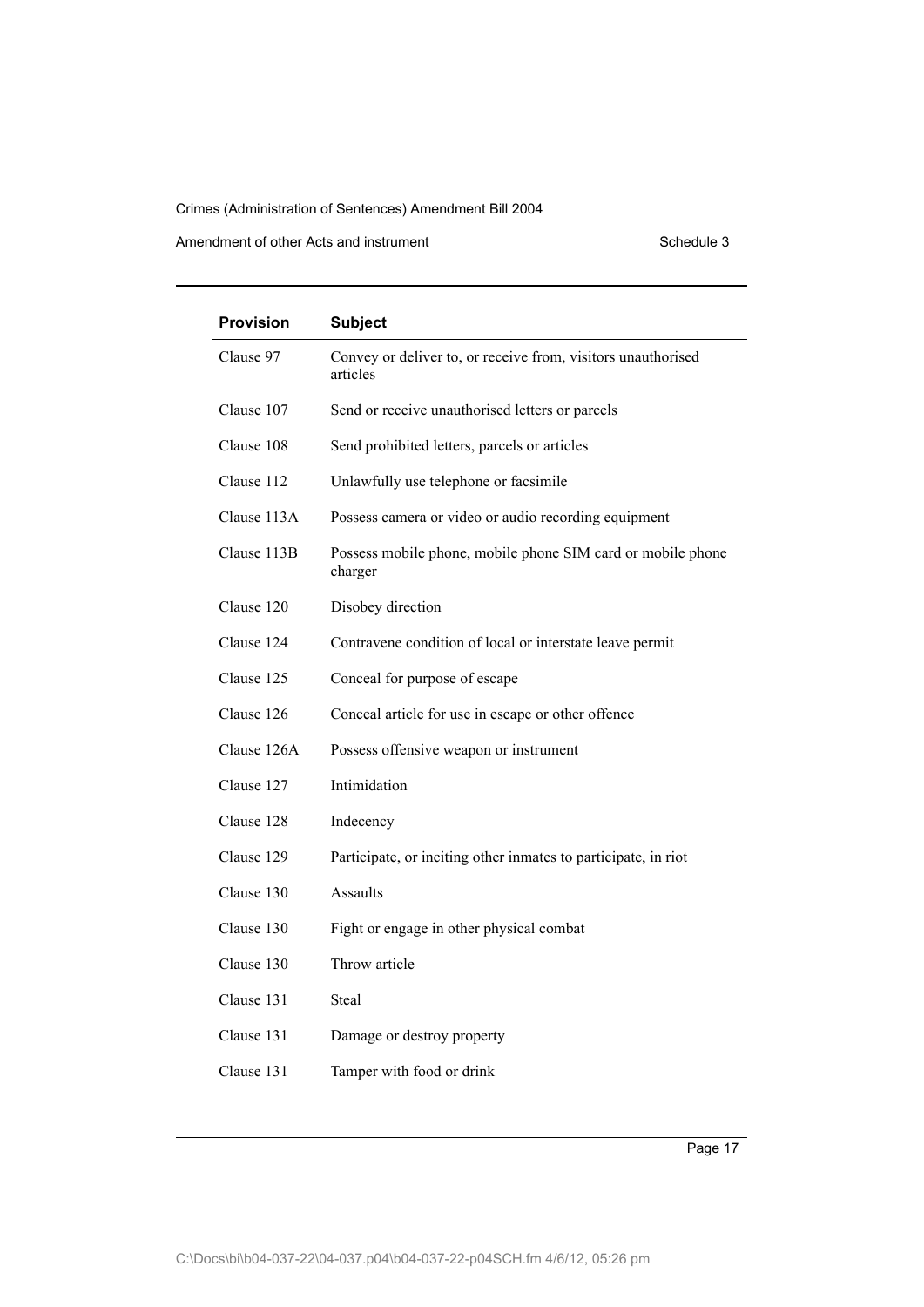Schedule 3 Amendment of other Acts and instrument

| <b>Provision</b> | <b>Subject</b>                                           |
|------------------|----------------------------------------------------------|
| Clause 132       | Hinder or obstruct dog                                   |
| Clause 133       | Cause harm to animal, bird or reptile                    |
| Clause 134       | Interfere with correctional centre property              |
| Clause 135       | Tattoo                                                   |
| Clause 136       | Gamble                                                   |
| Clause 137       | Possess or consume alcohol                               |
| Clause 137       | Prepare or manufacture alcohol                           |
| Clause 138       | Possess drug                                             |
| Clause 139       | Administer drug                                          |
| Clause 140       | Possess drug implement                                   |
| Clause 141       | Self-intoxication                                        |
| Clause 142       | Fail prescribed urine test                               |
| Clause 143       | Smoke in non-smoking area                                |
| Clause 143       | Alter, damage or remove non-smoking sign or smoking sign |
| Clause 144       | <b>Bribery</b>                                           |
| Clause 145       | Obstruct correctional officer                            |
| Clause 146       | Refuse breath testing                                    |
| Clause 148       | Refuse or fail to supply urine sample                    |
| Clause 149       | Refuse or fail to supply urine sample                    |
| Clause 160       | Make mischievous complaint                               |
| Clause 172       | Give false or misleading information                     |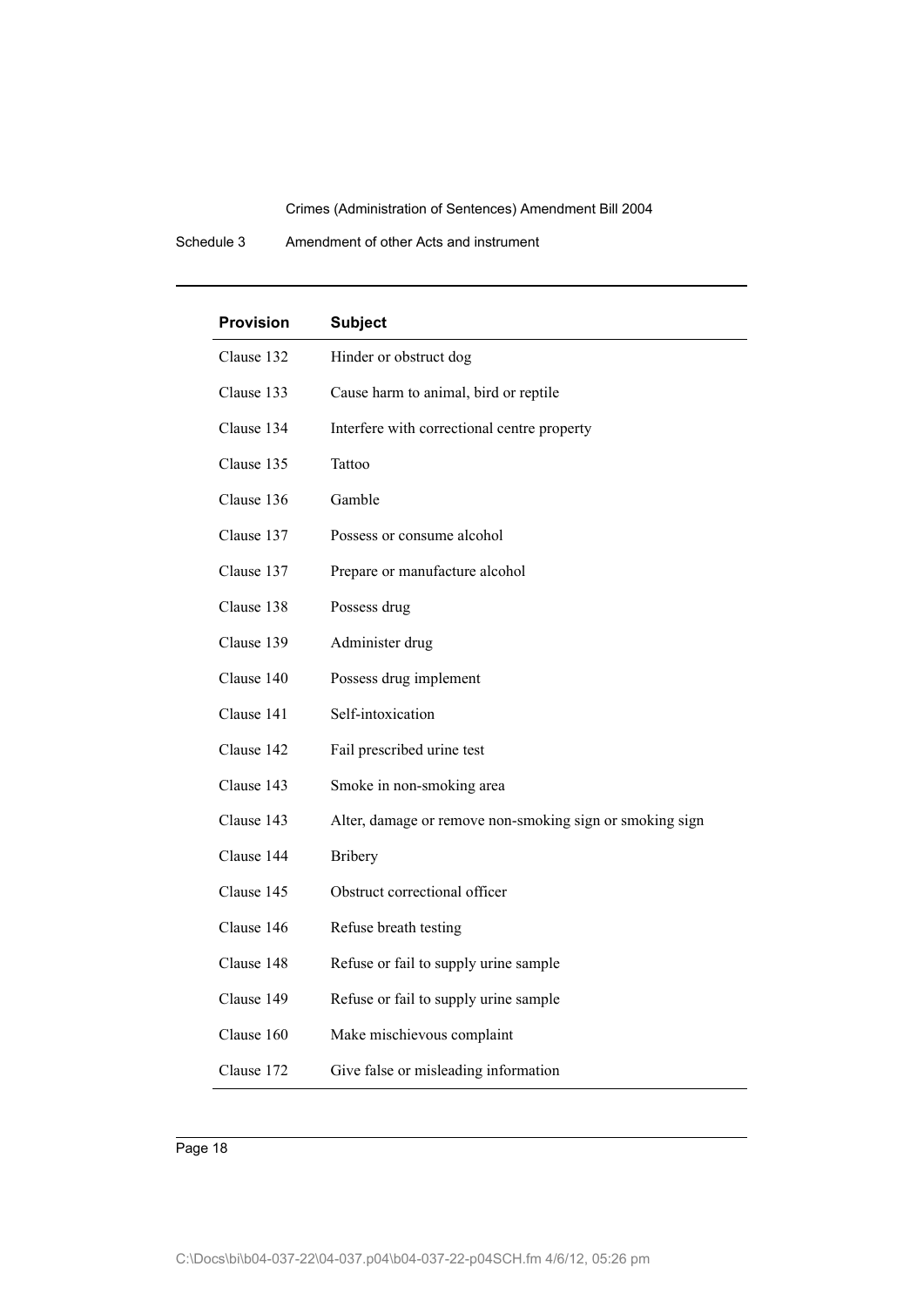| [6] |                                                                                        | <b>Dictionary</b>  |                                                                                                                                                                                                                         | 1                    |
|-----|----------------------------------------------------------------------------------------|--------------------|-------------------------------------------------------------------------------------------------------------------------------------------------------------------------------------------------------------------------|----------------------|
|     |                                                                                        |                    | Omit the definitions of <i>major offence</i> and <i>minor offence</i> .                                                                                                                                                 | $\overline{c}$       |
| 3.2 |                                                                                        |                    | <b>Criminal Appeal Act 1912 No 16</b>                                                                                                                                                                                   | 3                    |
| [1] |                                                                                        |                    | Section 25A Certain time to count as part of appellant's sentence                                                                                                                                                       | 4                    |
|     |                                                                                        |                    | Insert after section $25A(5)$ :                                                                                                                                                                                         | 5                    |
|     |                                                                                        | (6)                | In this section, <i>appeal</i> includes an application for special<br>leave to appeal.                                                                                                                                  | 6<br>$\overline{7}$  |
| [2] |                                                                                        | <b>Section 28A</b> |                                                                                                                                                                                                                         | 8                    |
|     |                                                                                        |                    | Insert after section 28:                                                                                                                                                                                                | 9                    |
|     | 28A                                                                                    |                    | Operation of sections 18 and 25A                                                                                                                                                                                        | 10                   |
|     |                                                                                        | (1)                | This section applies if, under section 18 or 25A, any period<br>does not count as part of any term of imprisonment under an<br>appellant's sentence.                                                                    | 11<br>12<br>13       |
|     |                                                                                        | (2)                | The court may make any order that it thinks fit to give effect<br>to section 18 or 25A (including an order specifying the date of<br>the commencement or re-commencement of the sentence).                              | 14<br>15<br>16       |
|     |                                                                                        | (3)                | If the court does not make such an order, the sentence<br>commences or re-commences on the appropriate date<br>required for the operation of section 18 or 25A.                                                         | 17<br>18<br>19       |
|     |                                                                                        | (4)                | This section extends to apply in respect of the following<br>appeals:                                                                                                                                                   | 20<br>21             |
|     |                                                                                        |                    | an appeal made, but not determined, before the<br>(a)<br>commencement of this section,                                                                                                                                  | 22<br>23             |
|     |                                                                                        |                    | an appeal in respect of which notice of intention to<br>(b)<br>appeal or to apply for leave to appeal or application for<br>leave (or for special leave) to appeal was made before<br>the commencement of this section. | 24<br>25<br>26<br>27 |
| 3.3 |                                                                                        |                    | Freedom of Information Act 1989 No 5                                                                                                                                                                                    | 28                   |
|     | <b>Schedule 2 Exempt bodies and offices</b>                                            |                    |                                                                                                                                                                                                                         | 29                   |
|     | Omit the matter relating to the office of Inspector-General of Corrective<br>Services. |                    | 30<br>31                                                                                                                                                                                                                |                      |